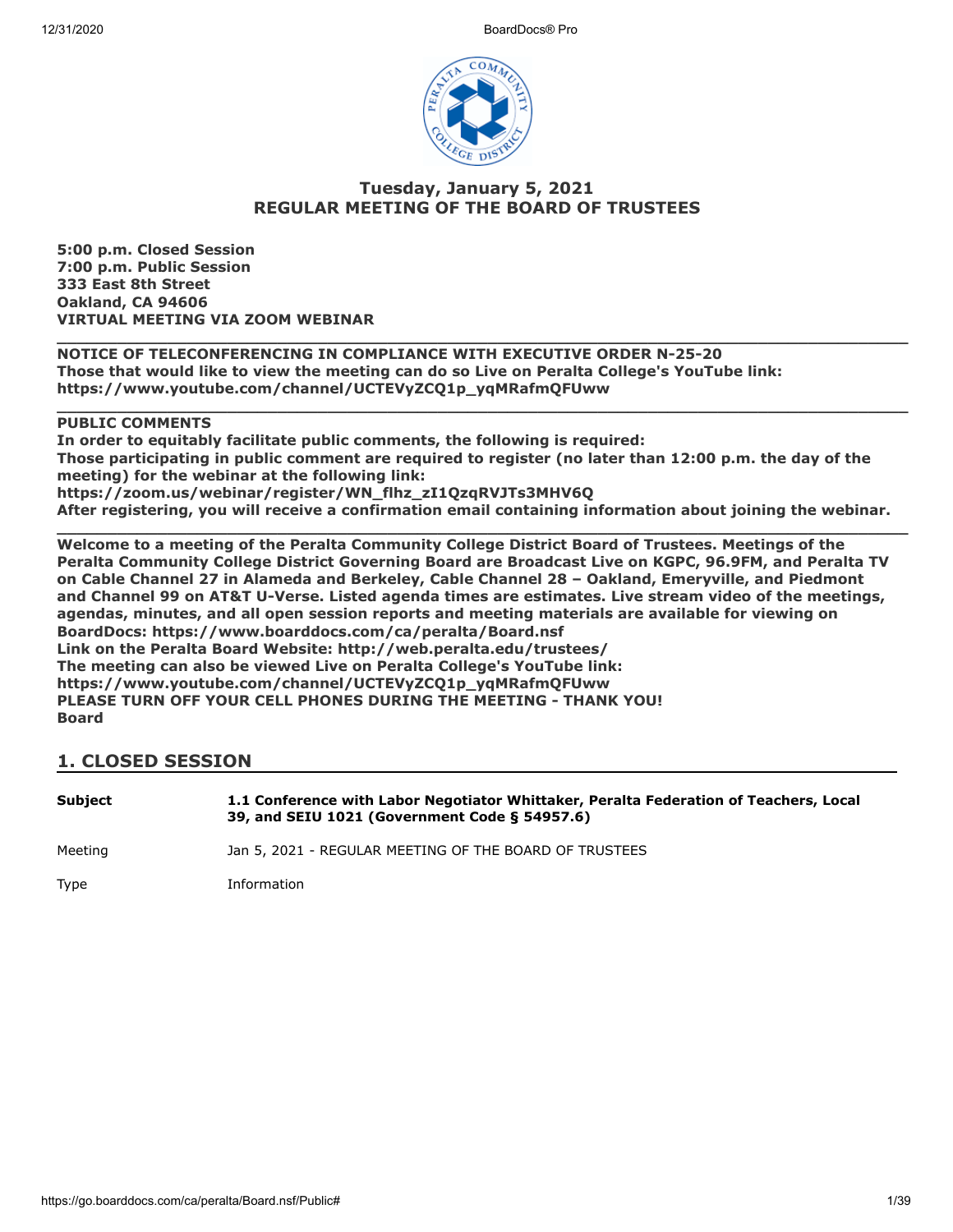| <b>1. CLOSED SESSION</b> |                                                                 |
|--------------------------|-----------------------------------------------------------------|
| <b>Subject</b>           | 1.2 Public Employee Appointment (Government Code Section 54957) |
| Meeting                  | Jan 5, 2021 - REGULAR MEETING OF THE BOARD OF TRUSTEES          |
| Type                     | Information                                                     |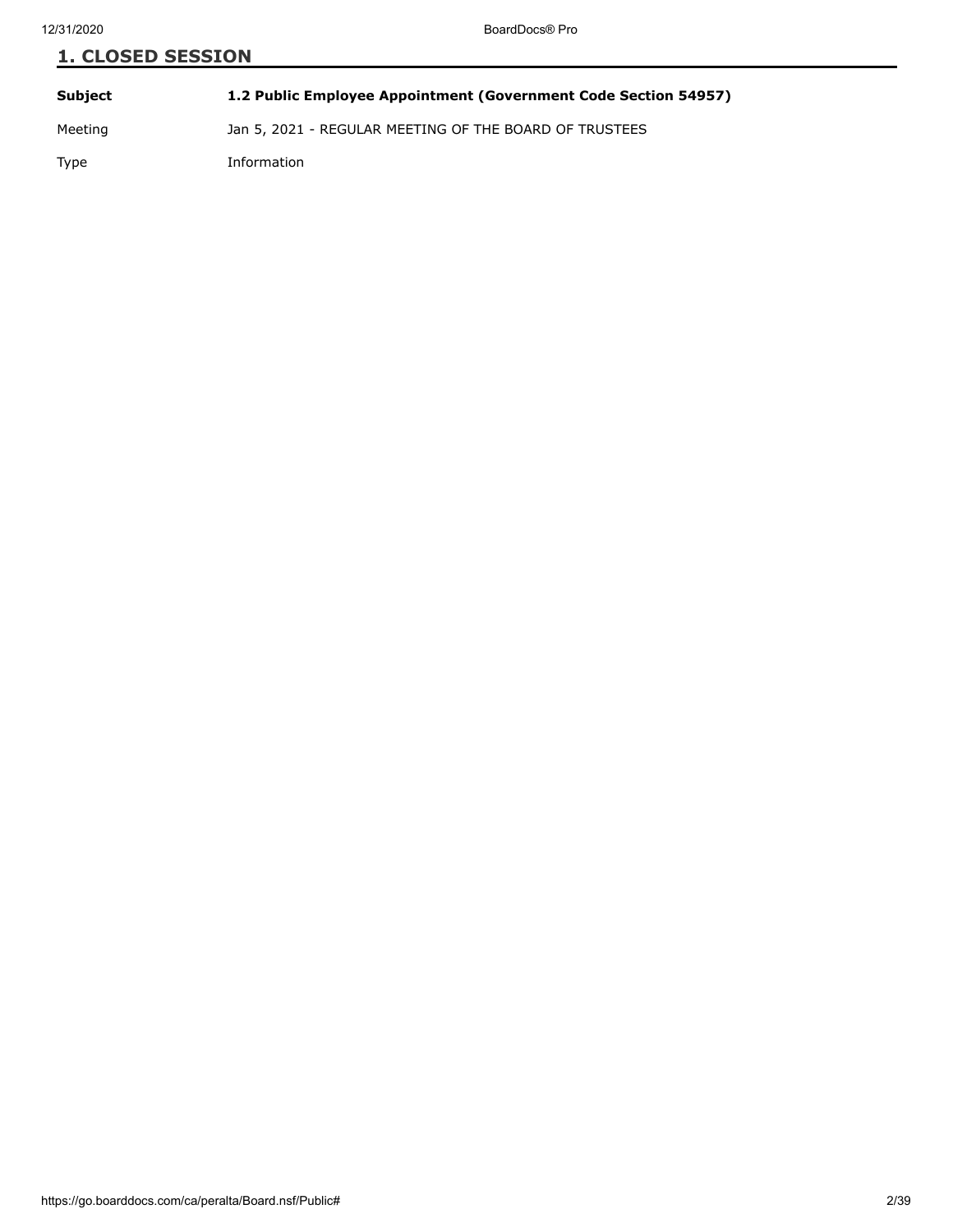### **1. CLOSED SESSION**

### **Subject 1.3 Public Employee Evaluation**

Meeting Jan 5, 2021 - REGULAR MEETING OF THE BOARD OF TRUSTEES

Type

The Board is provided respective salaries in closed session for information purposes only, if any. The Board is reminded not to discuss personnel matters outside of closed session.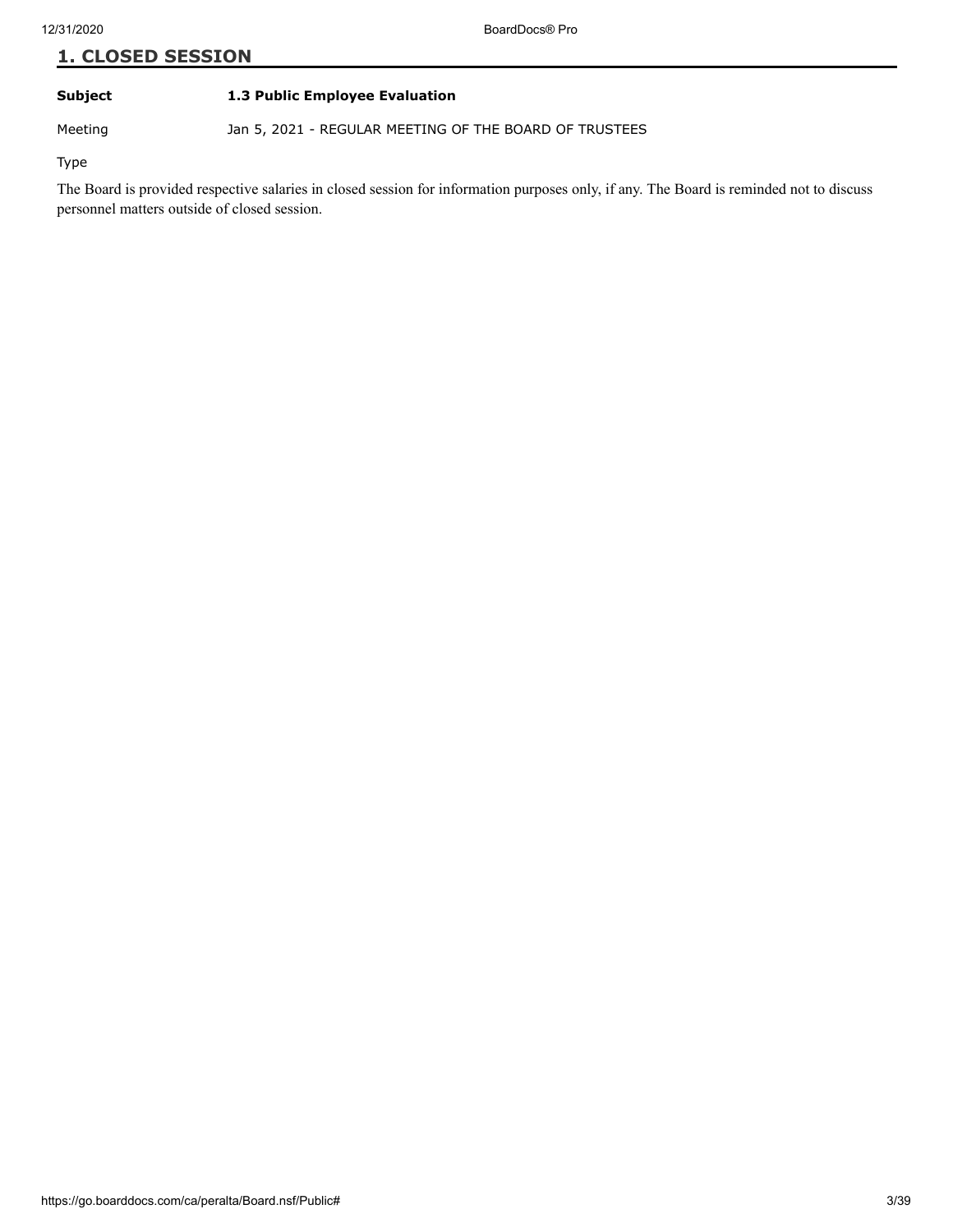### **1. CLOSED SESSION**

### **Subject 1.4 Public Employee Discipline/Dismissal/Release**

Meeting Jan 5, 2021 - REGULAR MEETING OF THE BOARD OF TRUSTEES

Type

The Board is provided respective salaries in closed session for information purposes only, if any. The Board is reminded not to discuss personnel matters outside of closed session.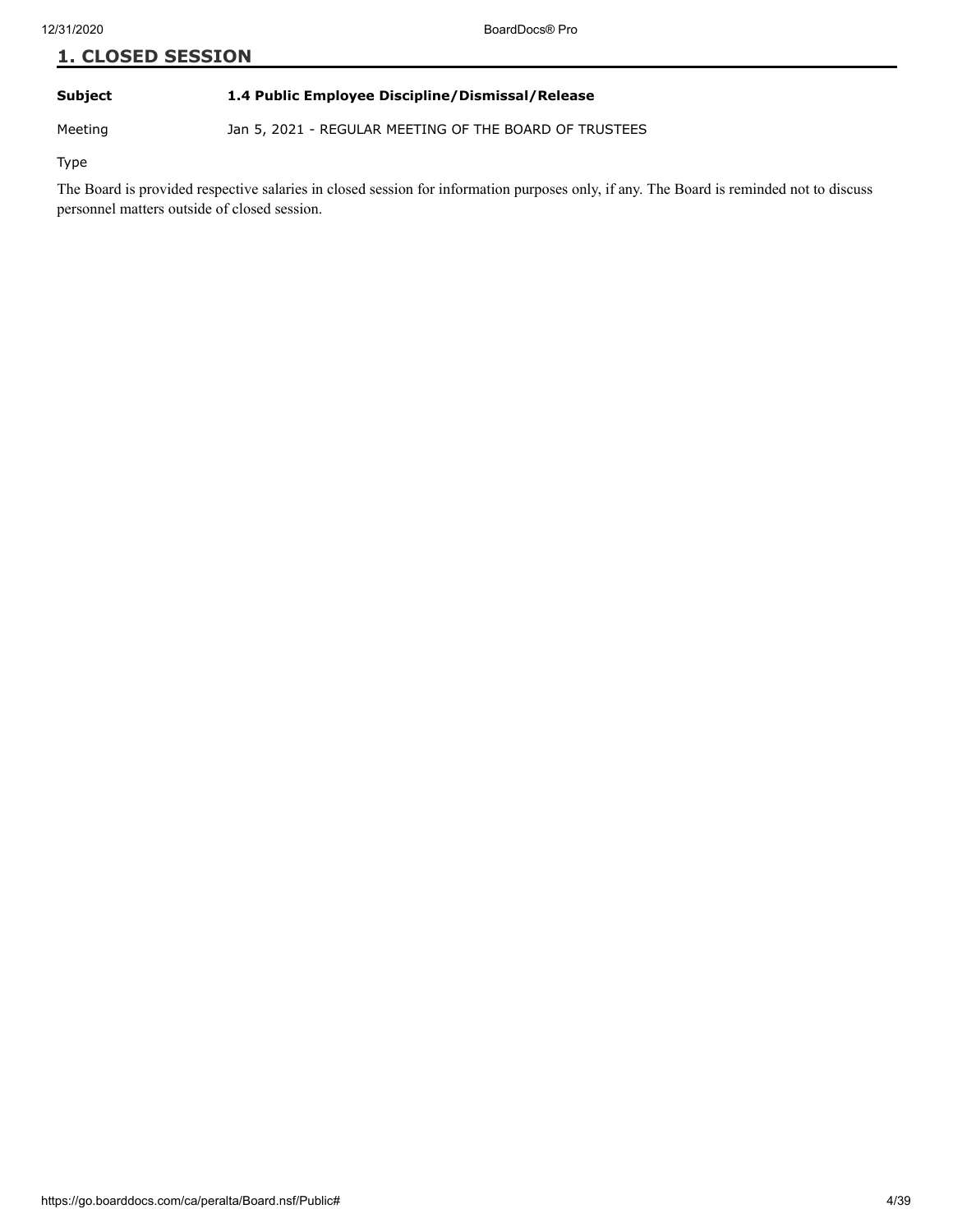### **1. CLOSED SESSION**

### **Subject 1.5 Conference with Legal Counsel, Multiple Cases: (Government Code § 54956.9)**

Meeting Jan 5, 2021 - REGULAR MEETING OF THE BOARD OF TRUSTEES

- Payne v. Peralta Community College District, U.S. District Court, Northern District of CA, Case No. 3:16-cv-04390-MMC.
- Herrera v. Peralta Community College District et.al, Alameda Superior Court case no. RG18932402
- Conference with Legal Counsel, Anticipated/Potential Litigation (54956.9(b)-(c)) (3 cases).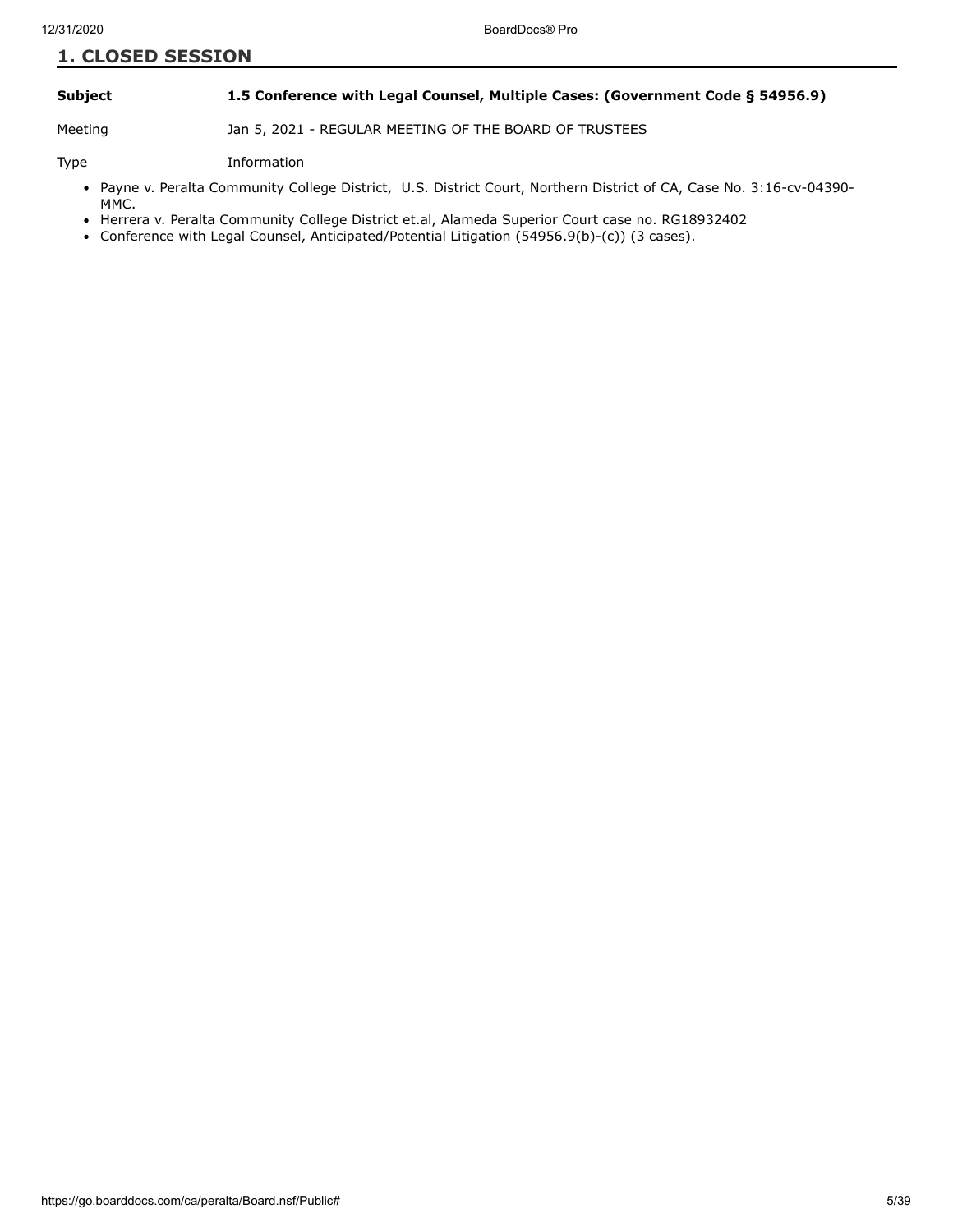**Subject 2.1 Call to Order** Meeting Jan 5, 2021 - REGULAR MEETING OF THE BOARD OF TRUSTEES Type Procedural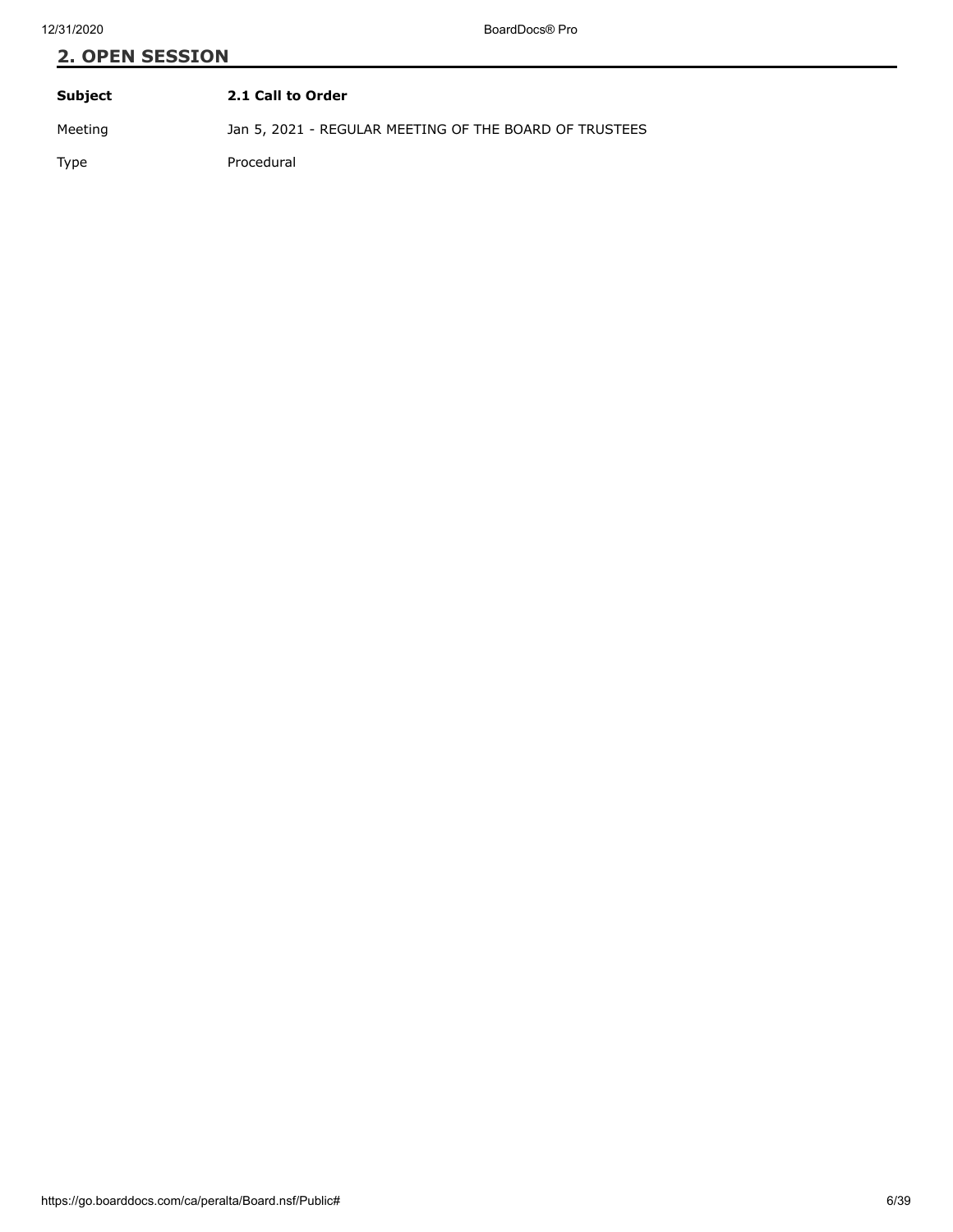| Subject     | 2.2 Roll Call                                          |
|-------------|--------------------------------------------------------|
| Meeting     | Jan 5, 2021 - REGULAR MEETING OF THE BOARD OF TRUSTEES |
| <b>Type</b> | Procedural                                             |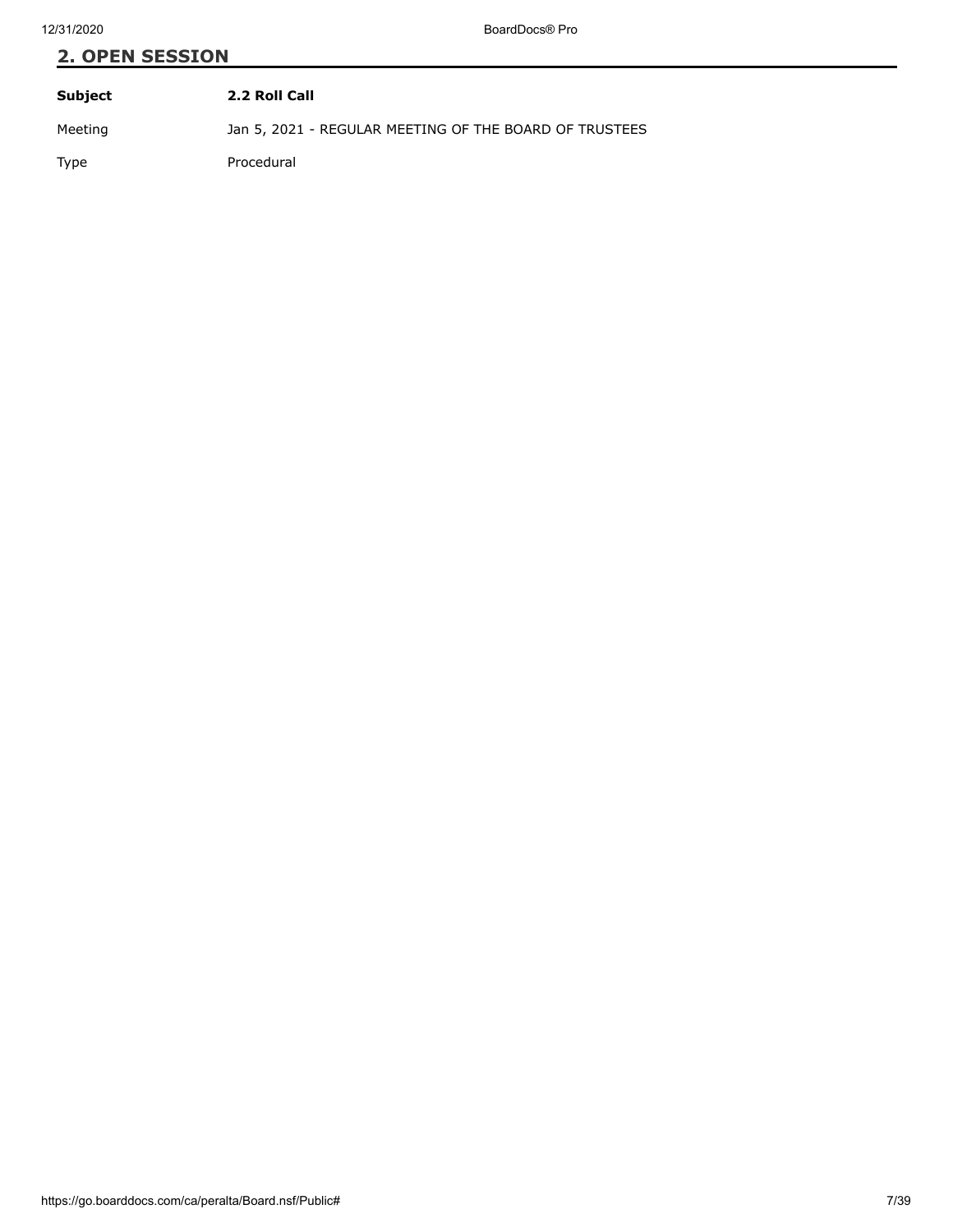| Subject | 2.3 Pledge of Allegiance                               |
|---------|--------------------------------------------------------|
| Meeting | Jan 5, 2021 - REGULAR MEETING OF THE BOARD OF TRUSTEES |
| Type    | Procedural                                             |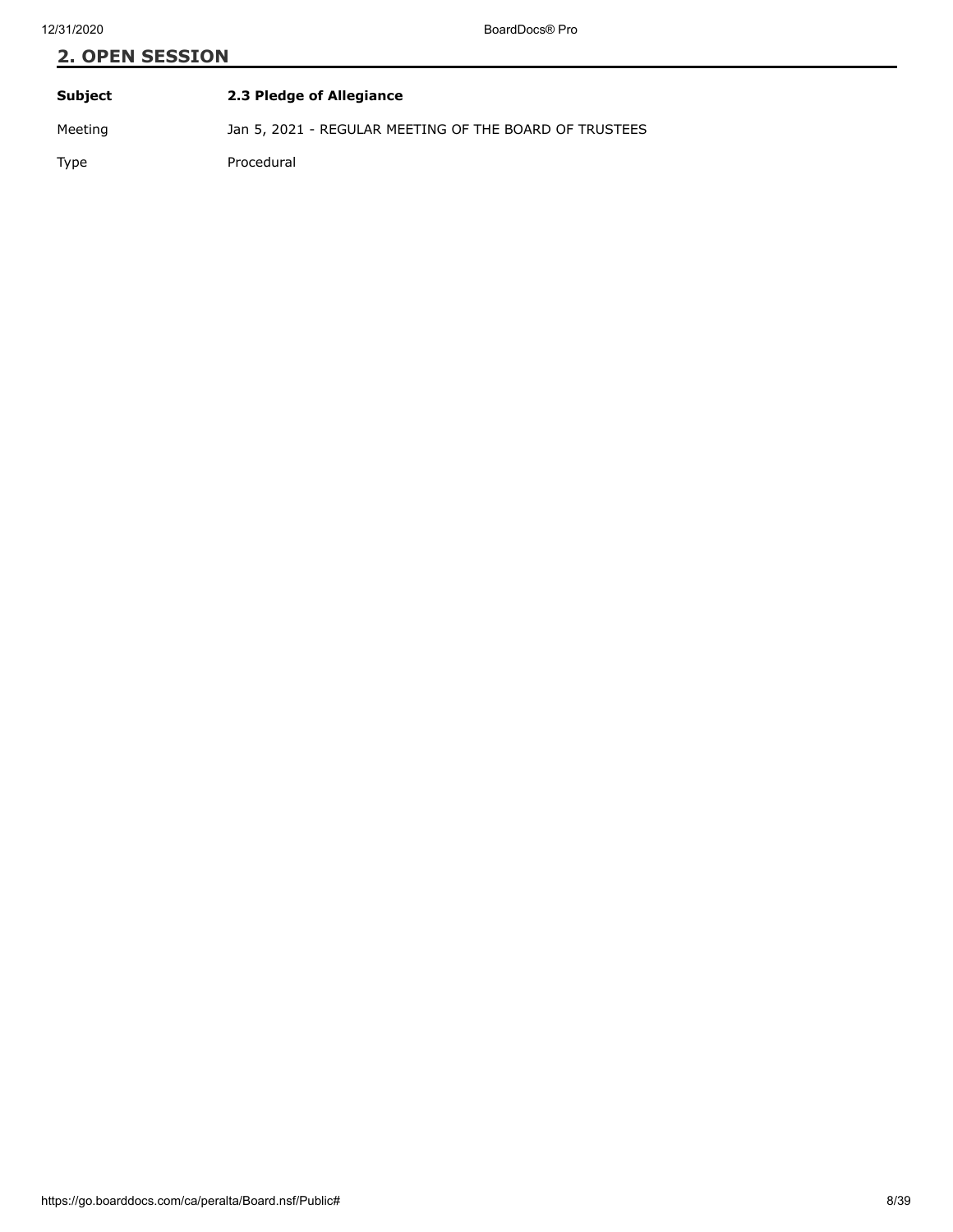### **Subject 2.4 Swearing-In Ceremony**

Meeting Jan 5, 2021 - REGULAR MEETING OF THE BOARD OF TRUSTEES

Type Information

Swearing-in of Incoming Student Trustee Yiru Ni

File Attachments [OATH - Yiru Ni.pdf \(380 KB\)](https://go.boarddocs.com/ca/peralta/Board.nsf/files/BWF4LY0C25A5/$file/OATH%20-%20Yiru%20Ni.pdf)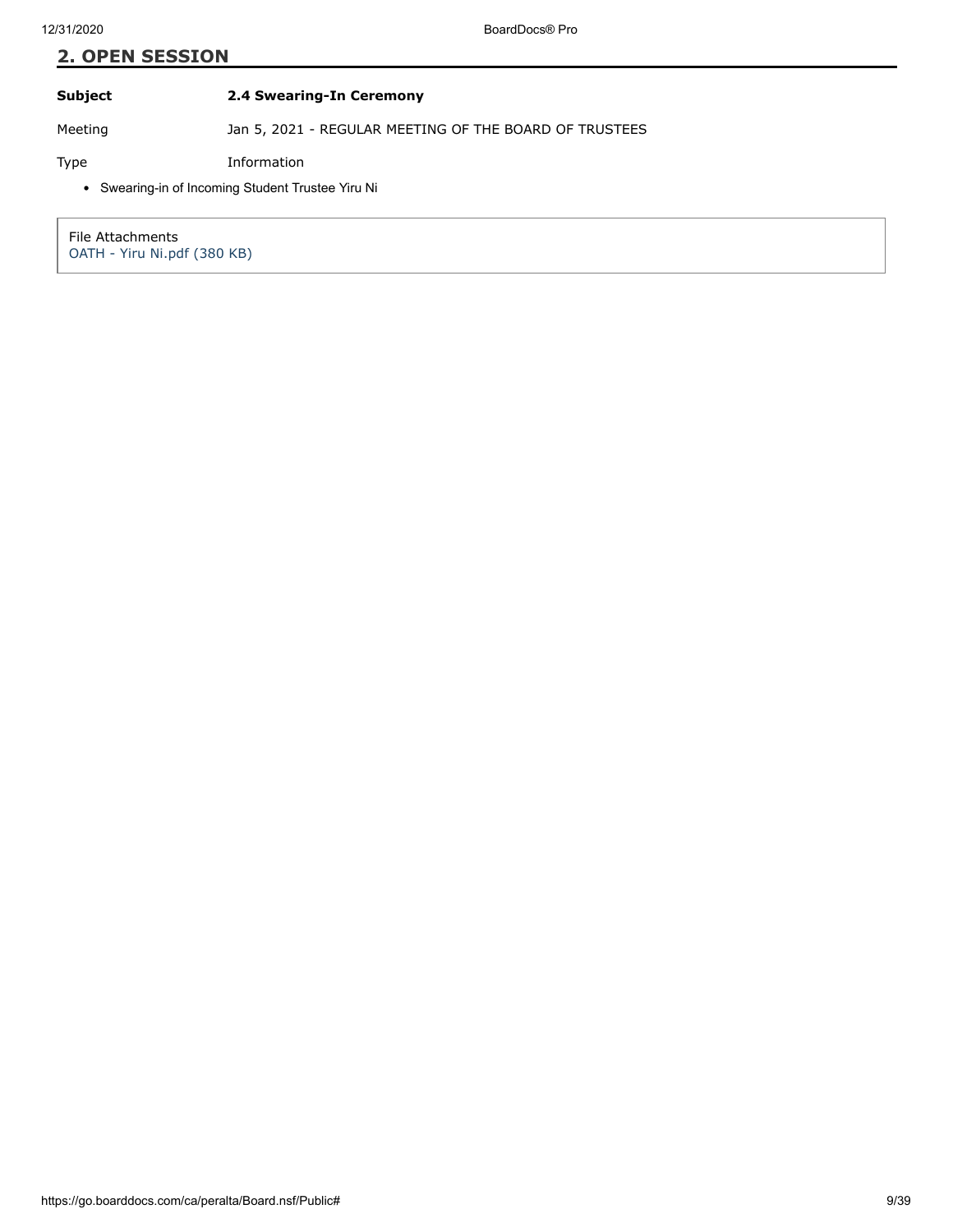## **2. OPEN SESSION Subject 2.5 Report of Action Taken in Closed Session** Meeting Jan 5, 2021 - REGULAR MEETING OF THE BOARD OF TRUSTEES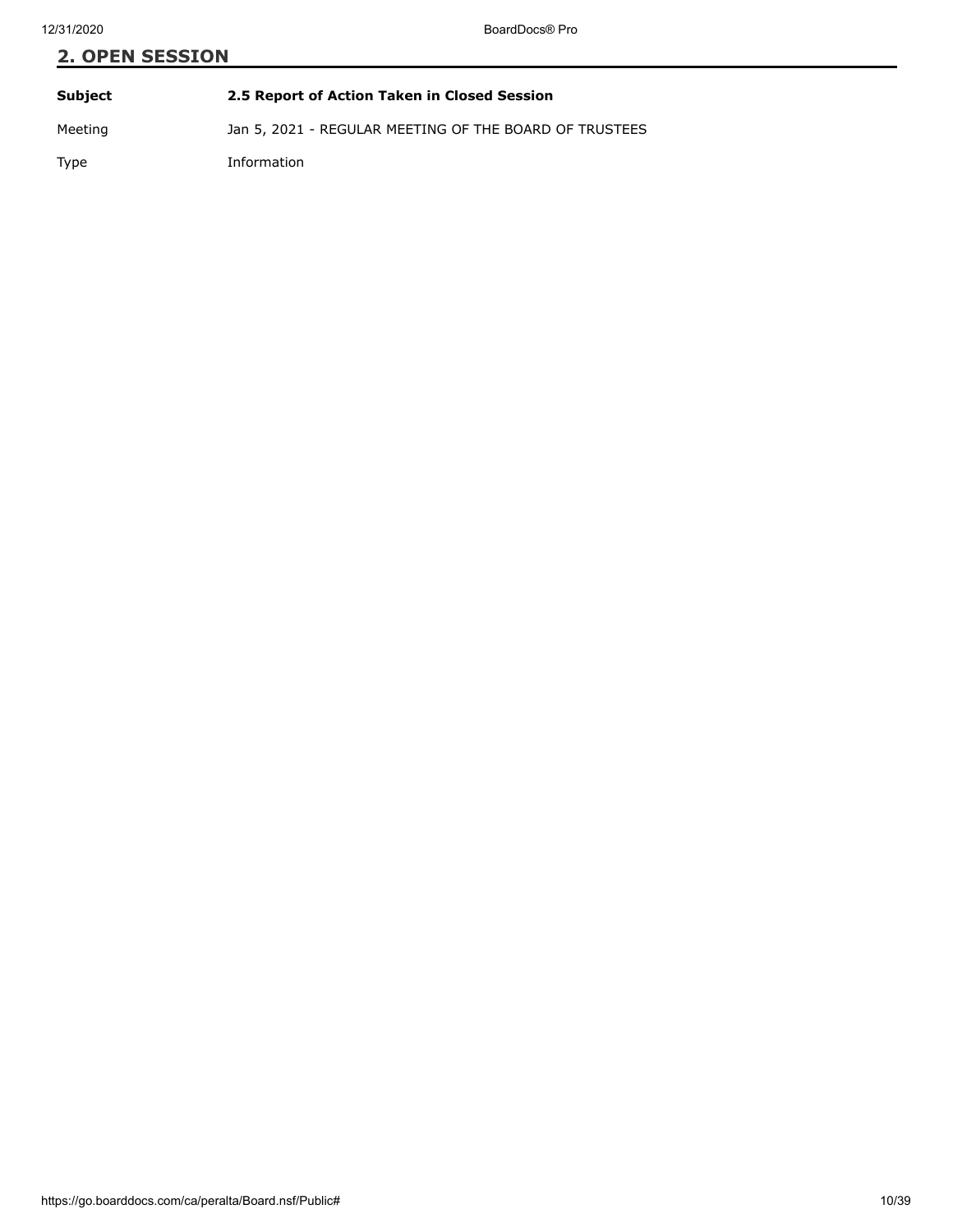| Subject | 2.6 Approval of the Agenda                             |  |  |
|---------|--------------------------------------------------------|--|--|
| Meeting | Jan 5, 2021 - REGULAR MEETING OF THE BOARD OF TRUSTEES |  |  |

Type Action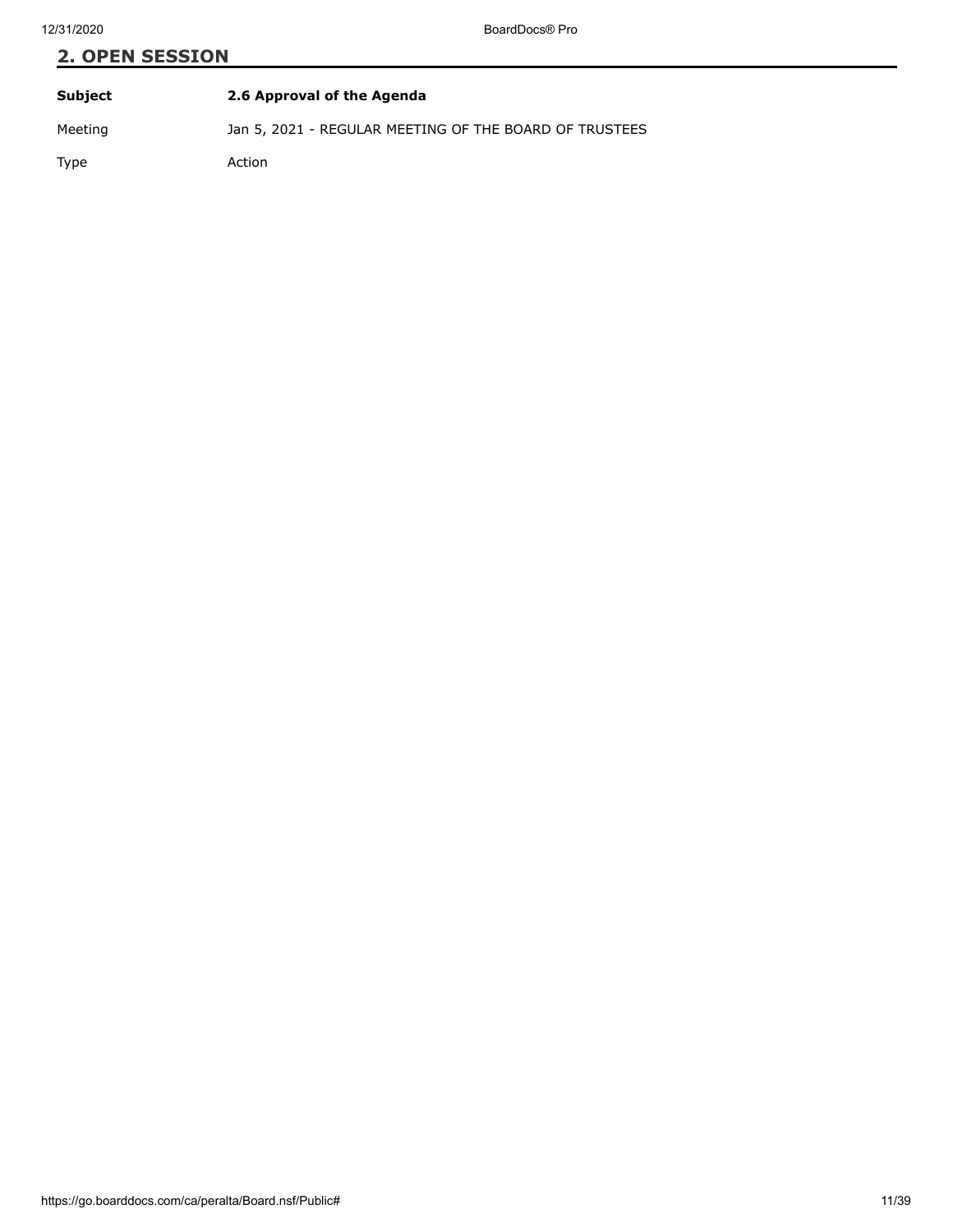| <b>Subject</b>  | 2.7 Approval of the Minutes                            |
|-----------------|--------------------------------------------------------|
| Meeting         | Jan 5, 2021 - REGULAR MEETING OF THE BOARD OF TRUSTEES |
| Type            | Action, Minutes                                        |
| Preferred Date  | Jan 05, 2021                                           |
| Absolute Date   | Jan 05, 2021                                           |
| Fiscal Impact   | No                                                     |
| <b>Budgeted</b> | No                                                     |
|                 |                                                        |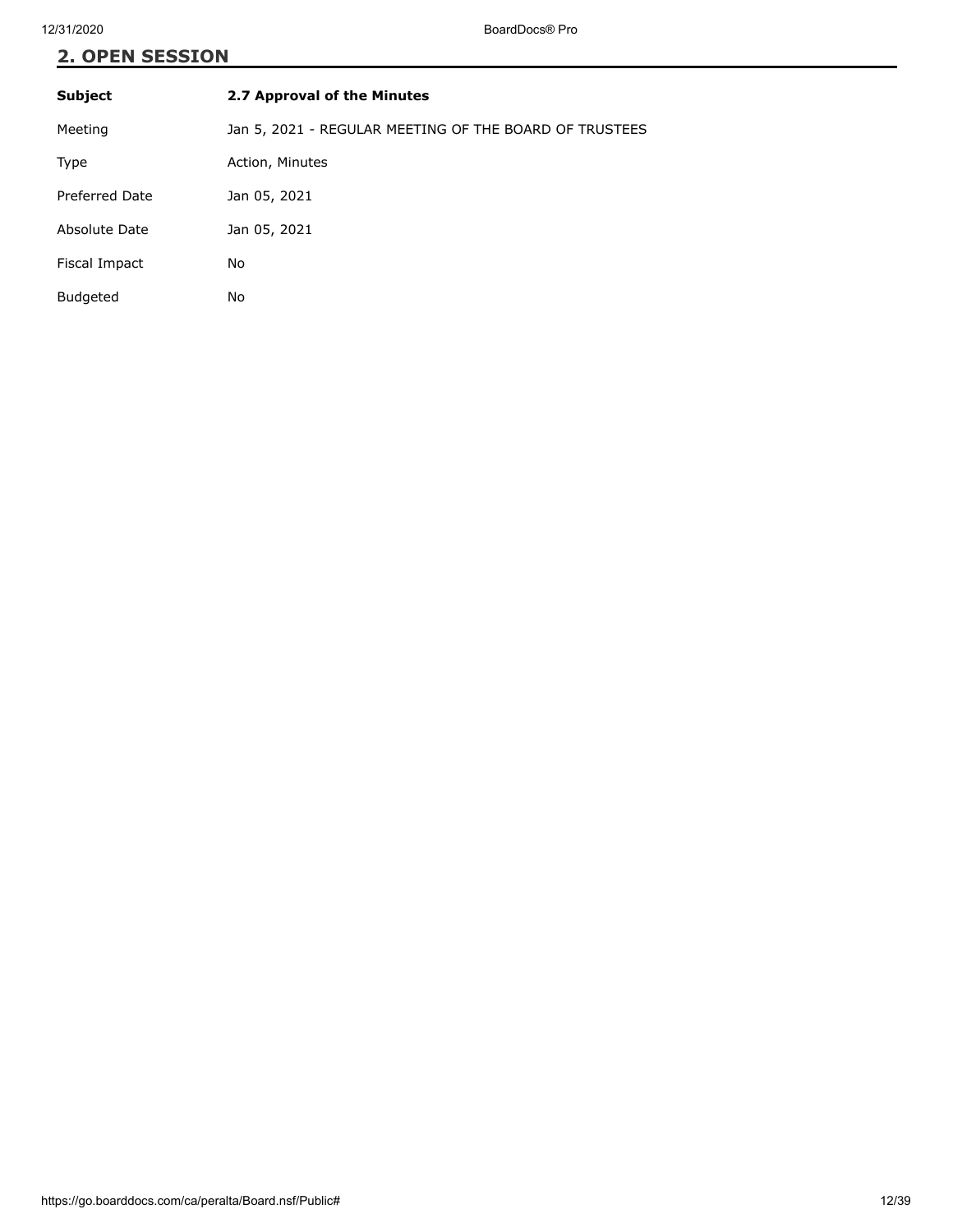### **Subject 2.8 Report Out from Board Retreat. Presenter: Board President Cindi Napoli-Abella Reiss**

### Meeting Jan 5, 2021 - REGULAR MEETING OF THE BOARD OF TRUSTEES

Type Information

**TO: Peralta Board of Trustees**

**FROM: Board President, Cindi Napoli-Abella Reiss**

**PREPARED BY: Maisha Jameson**

### **BACKGROUND/ANALYSIS:**

The Board President will provide an overview of the Board Retreat Sessions from December 15th and December 16th. To include an affirmation of the Board's commitment to cooperation.

File Attachments [PCCD Cooperation Statement.final fully signed.pdf \(427 KB\)](https://go.boarddocs.com/ca/peralta/Board.nsf/files/BWTT84761323/$file/PCCD%20Cooperation%20Statement.final%20fully%20signed.pdf)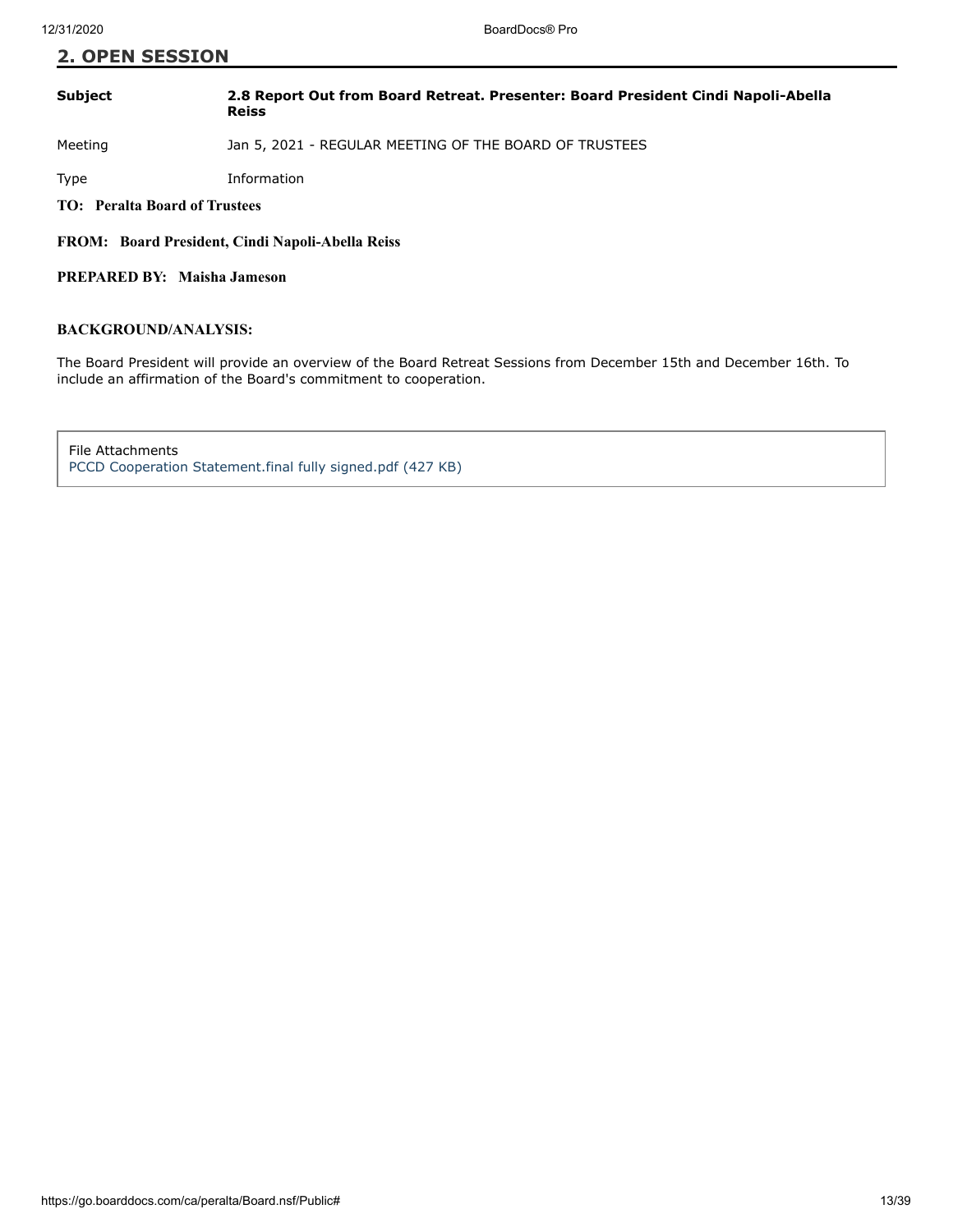## **2. OPEN SESSION Subject 2.9 Associated Student Government Reports** Meeting Jan 5, 2021 - REGULAR MEETING OF THE BOARD OF TRUSTEES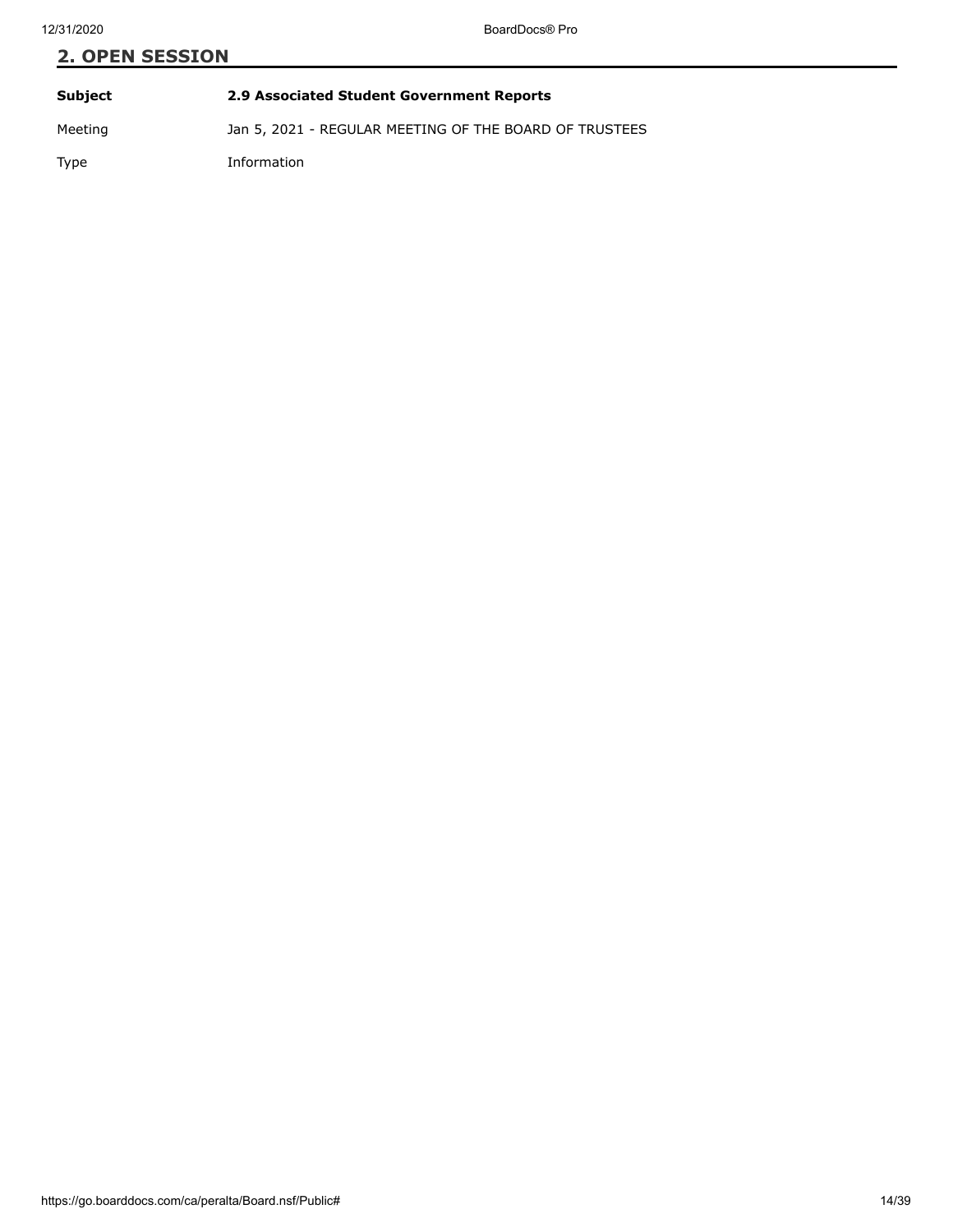## **2. OPEN SESSION Subject 2.10 Peralta Classified Senate Report**

Meeting Jan 5, 2021 - REGULAR MEETING OF THE BOARD OF TRUSTEES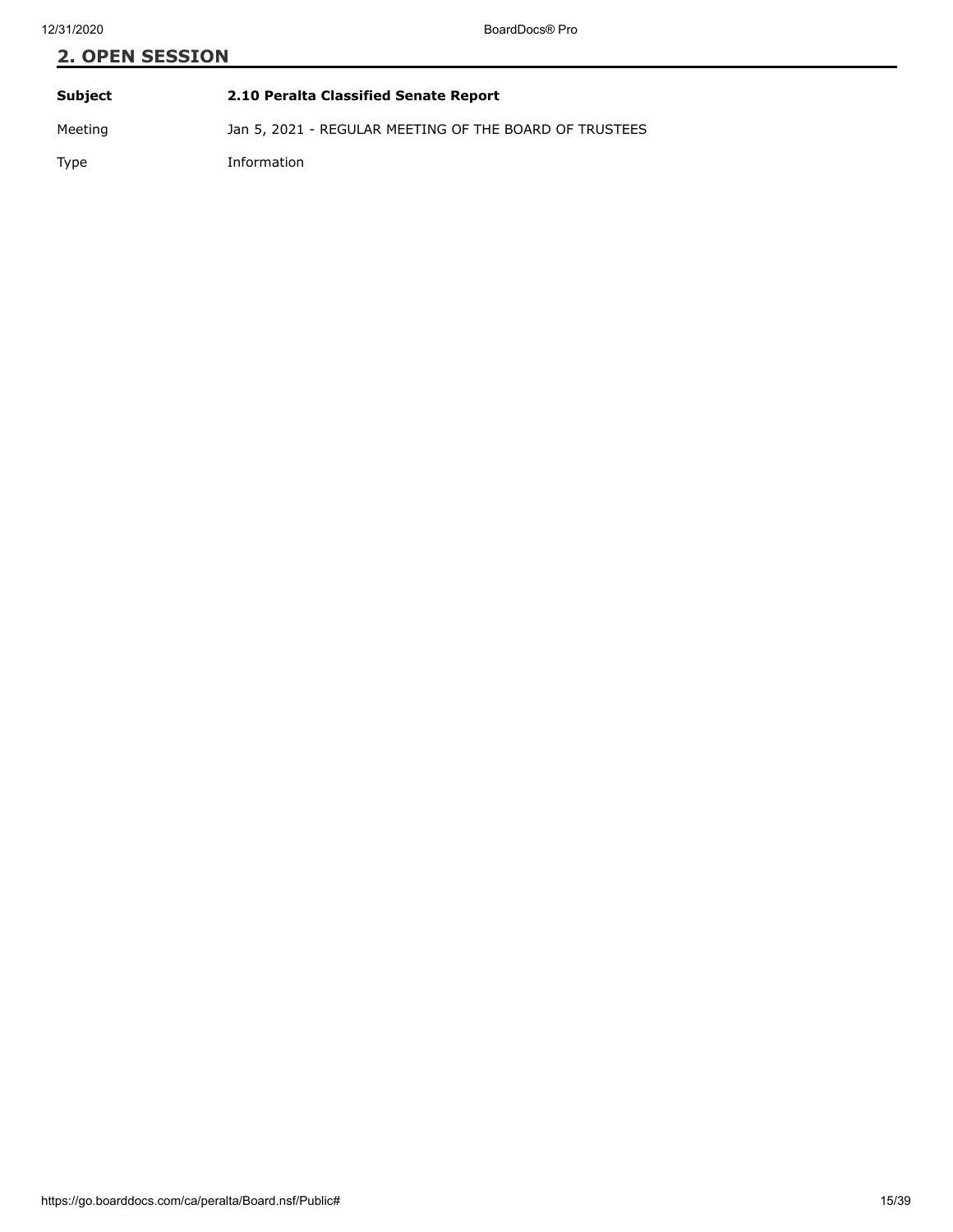## **2. OPEN SESSION Subject 2.11 District Academic Senate Report**

Meeting Jan 5, 2021 - REGULAR MEETING OF THE BOARD OF TRUSTEES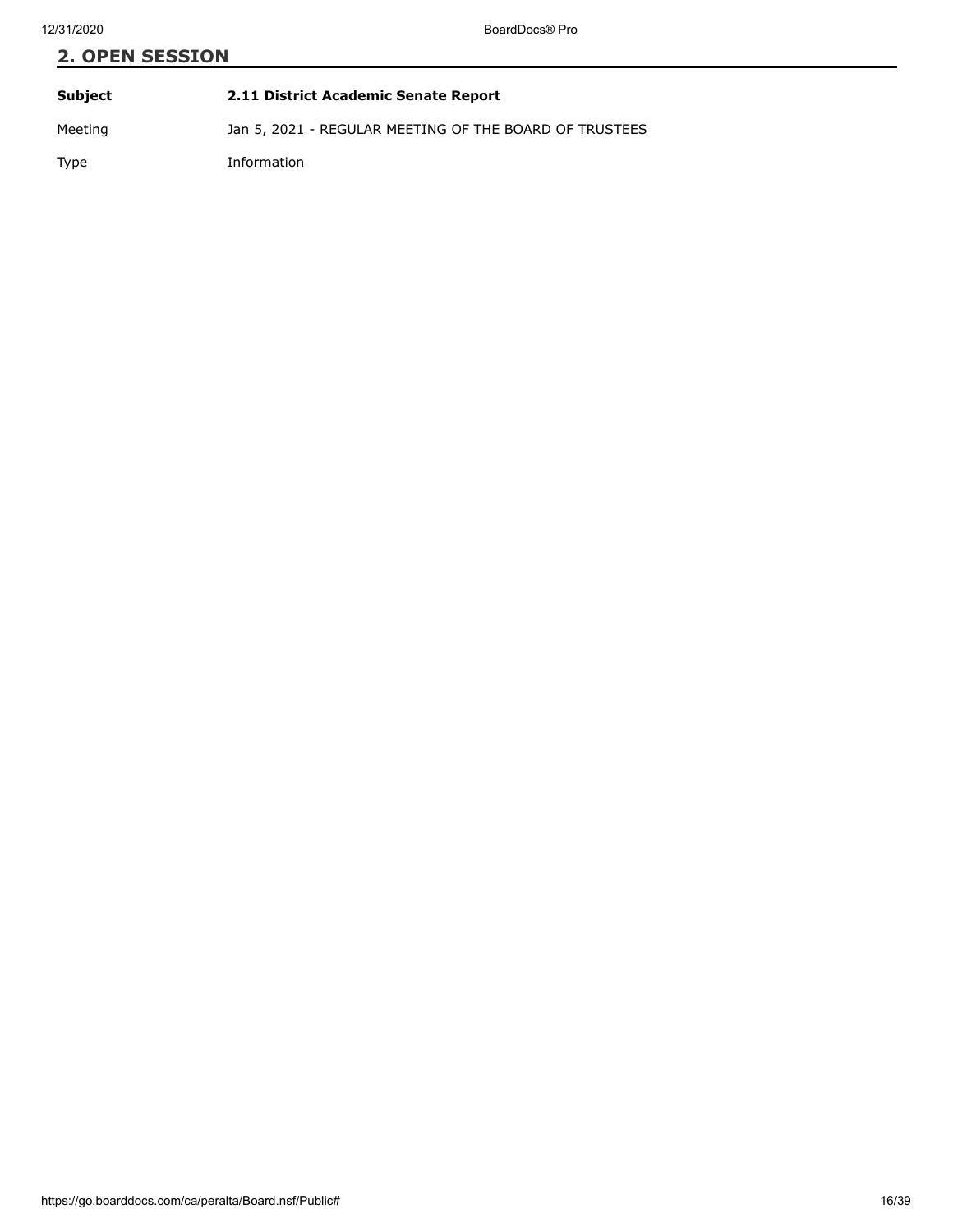**Subject 2.12 Public Communication**

Meeting Jan 5, 2021 - REGULAR MEETING OF THE BOARD OF TRUSTEES

Type Information

At this time, the Board of Trustees will listen to communication from the public on matters that are not on the agenda and are within the Board's jurisdiction. Under provisions of the Brown Act, the Board and District staff are prohibited from discussing or taking action on oral requests that are not part of the agenda, but may respond briefly. A maximum of 15 minutes (up to 3 minutes per individual) will be provided for speakers under this agenda section, at the Board President's discretion. A speaker's card must be completed to request to address the Board. Requests to speak which cannot be honored within the time limit will be scheduled for subsequent meetings in the order received. Persons addressing items included on the agenda will be heard at the time the item is considered, and comments on tangential issues not directly related to the item may be ruled out of order. Cards must be received prior to the Board's consideration of the item and are honored in the order the cards are received. A speaker may yield time to another speaker up to a limit of 6 additional minutes, with no more than 5 speakers on the issue, where both have completed a speaker's card, and the yielder must identify him/herself to the Board. Speakers are asked to submit any materials to the Board Clerk and shall not approach the dais during meetings. (Please line-up when your name is called.) Further direction is provided in Board Policy and Administrative Procedure 2345 Public Participation at Board Meetings.

**<http://web.peralta.edu/trustees/board-policies/>**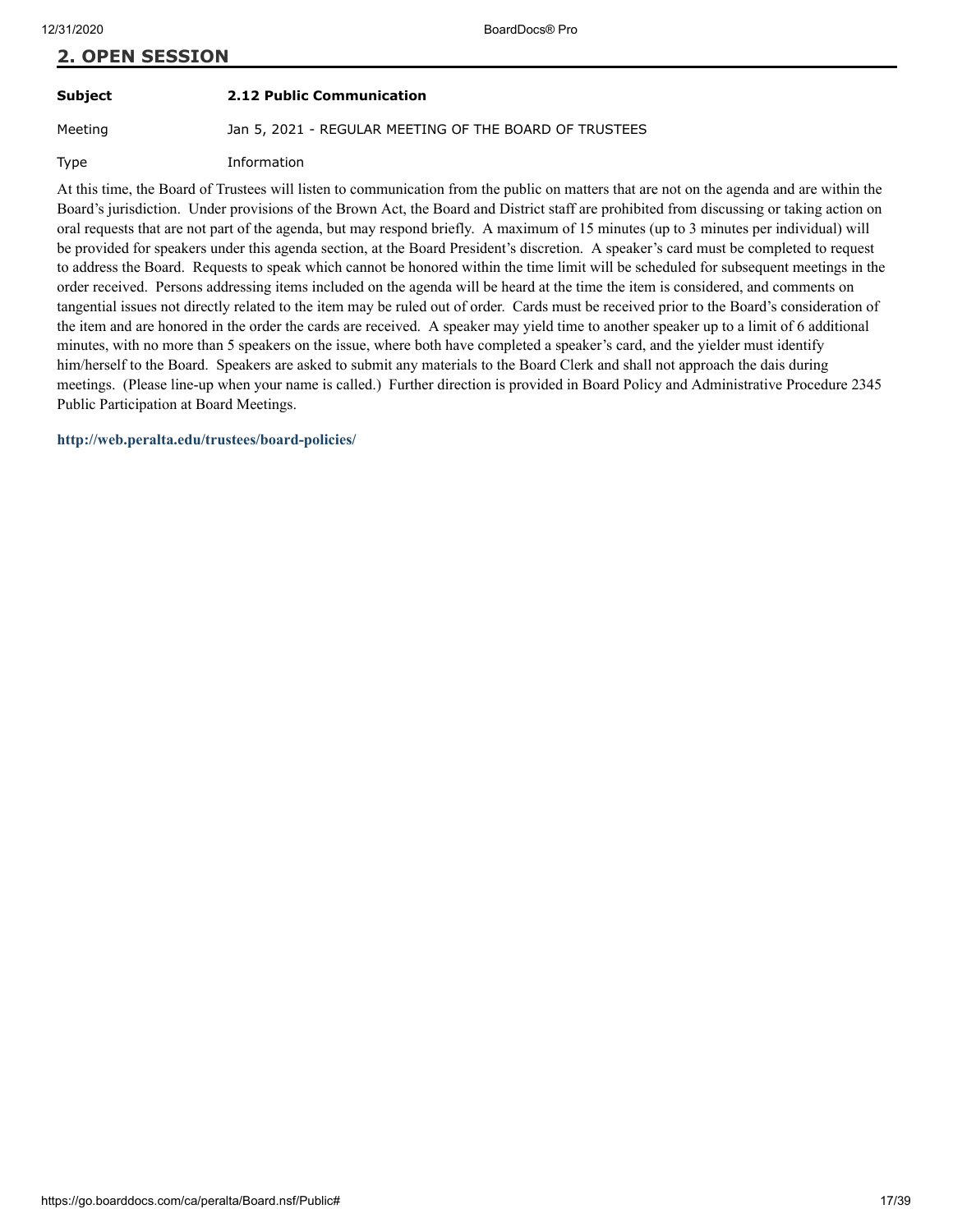**Subject 2.13 Chancellor's Reports**

Meeting Jan 5, 2021 - REGULAR MEETING OF THE BOARD OF TRUSTEES

Type Information

College President Reports

File Attachments

[January\\_5\\_2021\\_COA Presidents\\_Report.pdf \(637 KB\)](https://go.boarddocs.com/ca/peralta/Board.nsf/files/BWJ4E80B2817/$file/January_5_2021_COA%20Presidents_Report.pdf) [Laney College Board Highlight JANUARY 4.pdf \(427 KB\)](https://go.boarddocs.com/ca/peralta/Board.nsf/files/BWJ4EA0B2852/$file/Laney%20College%20Board%20Highlight%20JANUARY%204.pdf) [BCC NewsfortheBoard 12-08-2020.pdf \(569 KB\)](https://go.boarddocs.com/ca/peralta/Board.nsf/files/BWKQ5667951B/$file/BCC%20NewsfortheBoard%2012-08-2020.pdf)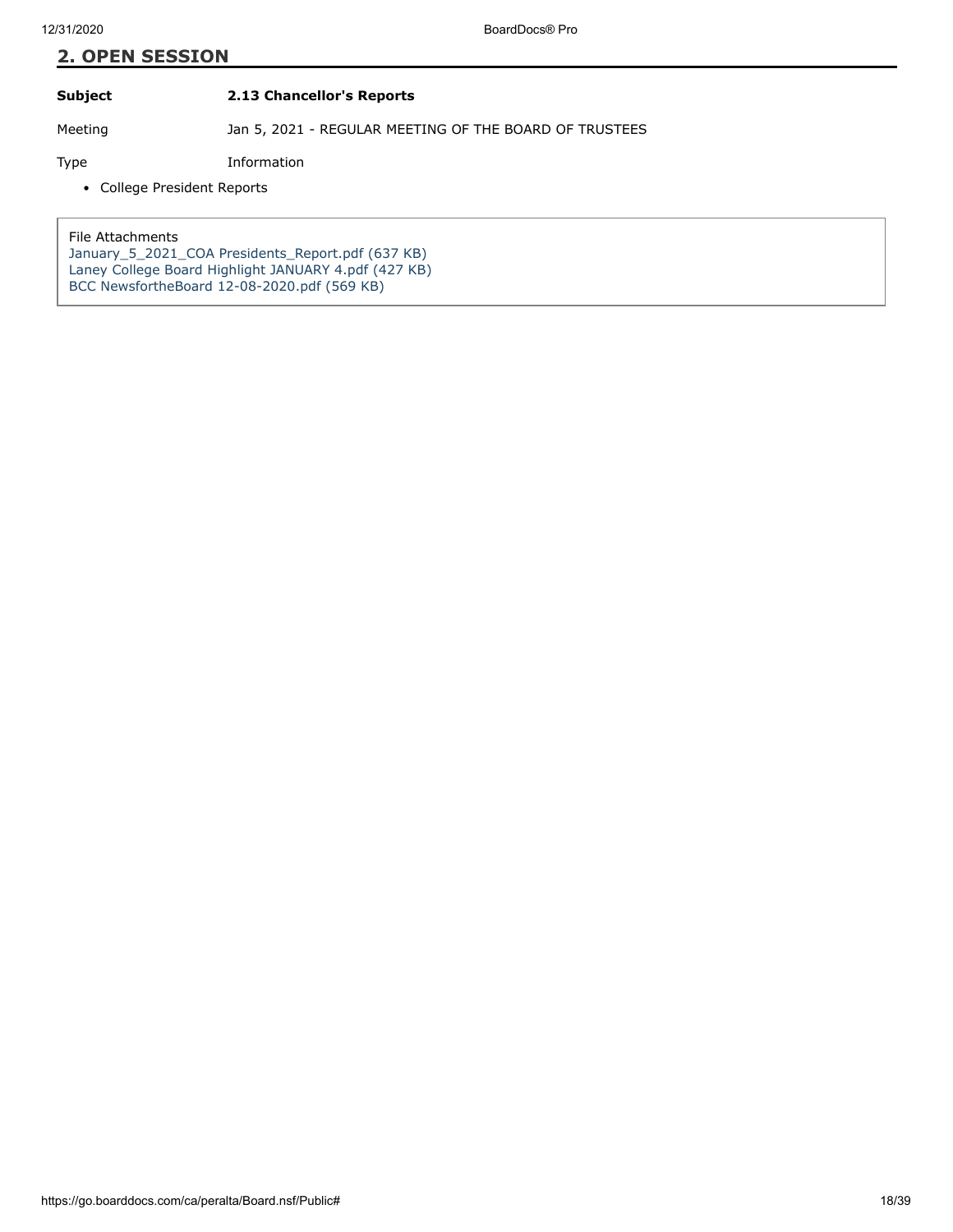### **Subject 2.14 Update on the Status of the Search for the Permanent Chancellor. Presenter: Acting Vice Chancellor Ronald McKinley**

Meeting Jan 5, 2021 - REGULAR MEETING OF THE BOARD OF TRUSTEES

Type Information

**TO: Peralta Board of Trustees**

### **FROM: Dr. Ronald McKinley, Acting Vice Chancellor of Human Resources**

**PREPARED BY: Socorro Taylor**

### **BACKGROUND/ANALYSIS:**

Dr. Ronald McKinley, Acting Vice Chancellor for Human Resources & Employee Relations, will update the Board of Trustees on the status of the search for the permanent Chancellor.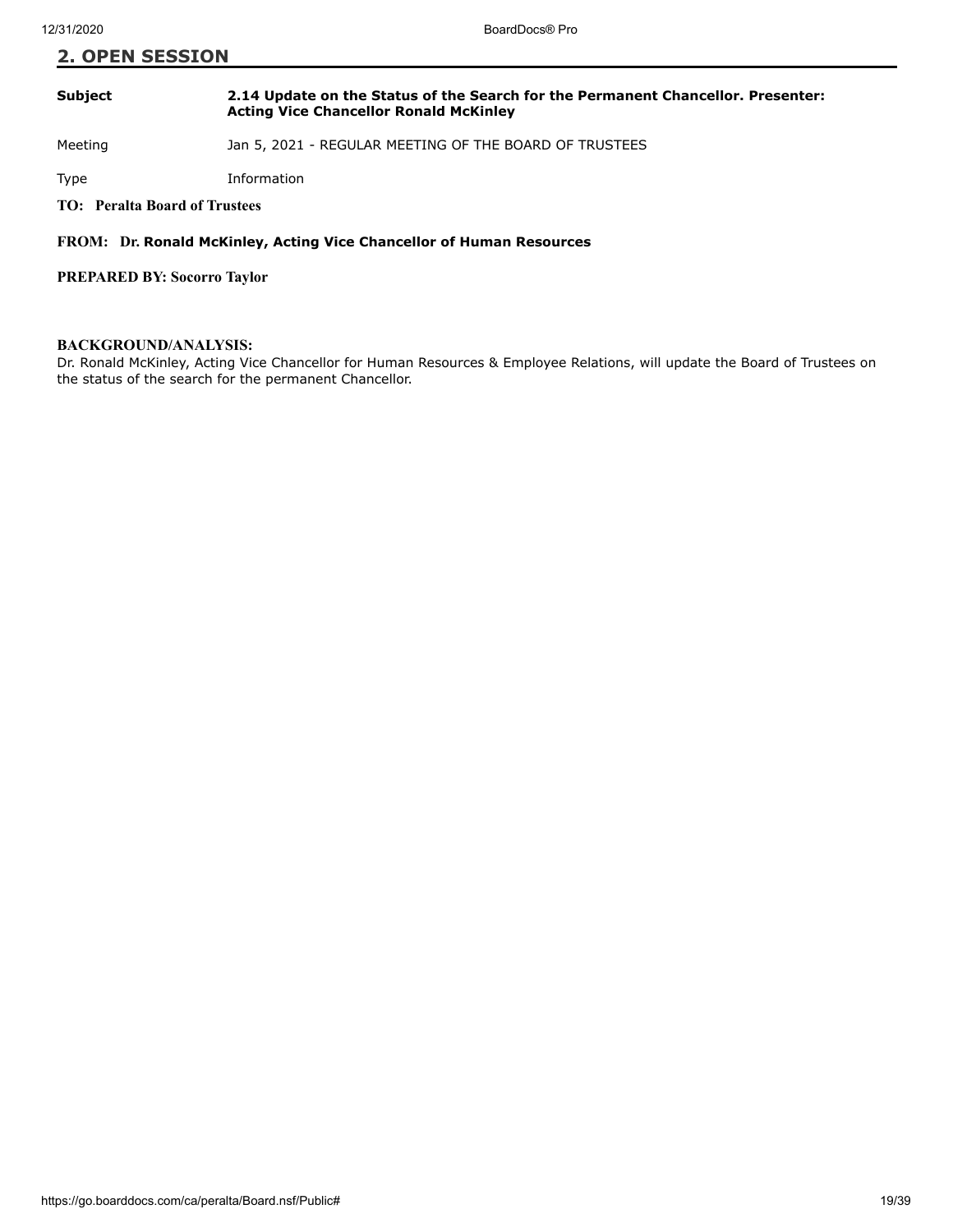### **3. INFORMATIONAL**

### **Subject 3.1 PCCD Marketing Plan. Presenter: Director of Marketing Mark Johnson**

Meeting Jan 5, 2021 - REGULAR MEETING OF THE BOARD OF TRUSTEES

Type Information

### **TO: Peralta Board of Trustees**

### **FROM: Mark Johnson**

### **PREPARED BY: Mark Johnson**

Peralta Community College District's Department of Marketing, Communication & Public Relations (MCPR) has worked collaboratively with faculty, staff, and administrators at the District and all four colleges to create a marketing and communication plan. This plan is designed to help achieve the PCCD Strategic Goals and also the recently adopted Board Goals. The Marketing and Communications Plan for 2020-21 is made up of a Core Communications Plan plus nine Marketing Project Areas, including:

- 1. Develop and implement marketing and communications activities to increase student enrollment
- 2. Promote Peralta Community College District Brand Identity to increase District awareness and establish PCCD's reputation as a higher education leader in the service area and beyond
- 3. Modernize marketing and communications tools to leverage the latest technologies for personalization and accessibility
- 4. Implement and integrated approach to marketing and communications across District divisions, departments, and the colleges
- 5. Assist the Colleges with website redesign projects in order to maintain up-to-date, informative and user-friendly college websites
- 6. Increase the District social media presence and social media marketing
- 7. Fill staffing vacancies in order to support organizational goals
- 8. Develop innovative and compelling content for Peralta Television (PCTV) and KGPC, Peralta's community radio station
- 9. Evaluate the effectiveness of marketing communication activities through data-driven research and monitoring methods

### File Attachments

[MarComm Plan 2020-21 Version 3.pdf \(8,162 KB\)](https://go.boarddocs.com/ca/peralta/Board.nsf/files/BW6SH470F2F5/$file/MarComm%20Plan%202020-21%20Version%203.pdf) [MarComm Plan 2020-2021 as of 2020-11-24.pdf \(2,146 KB\)](https://go.boarddocs.com/ca/peralta/Board.nsf/files/BW6SH670F3F1/$file/MarComm%20Plan%202020-2021%20as%20of%202020-11-24.pdf)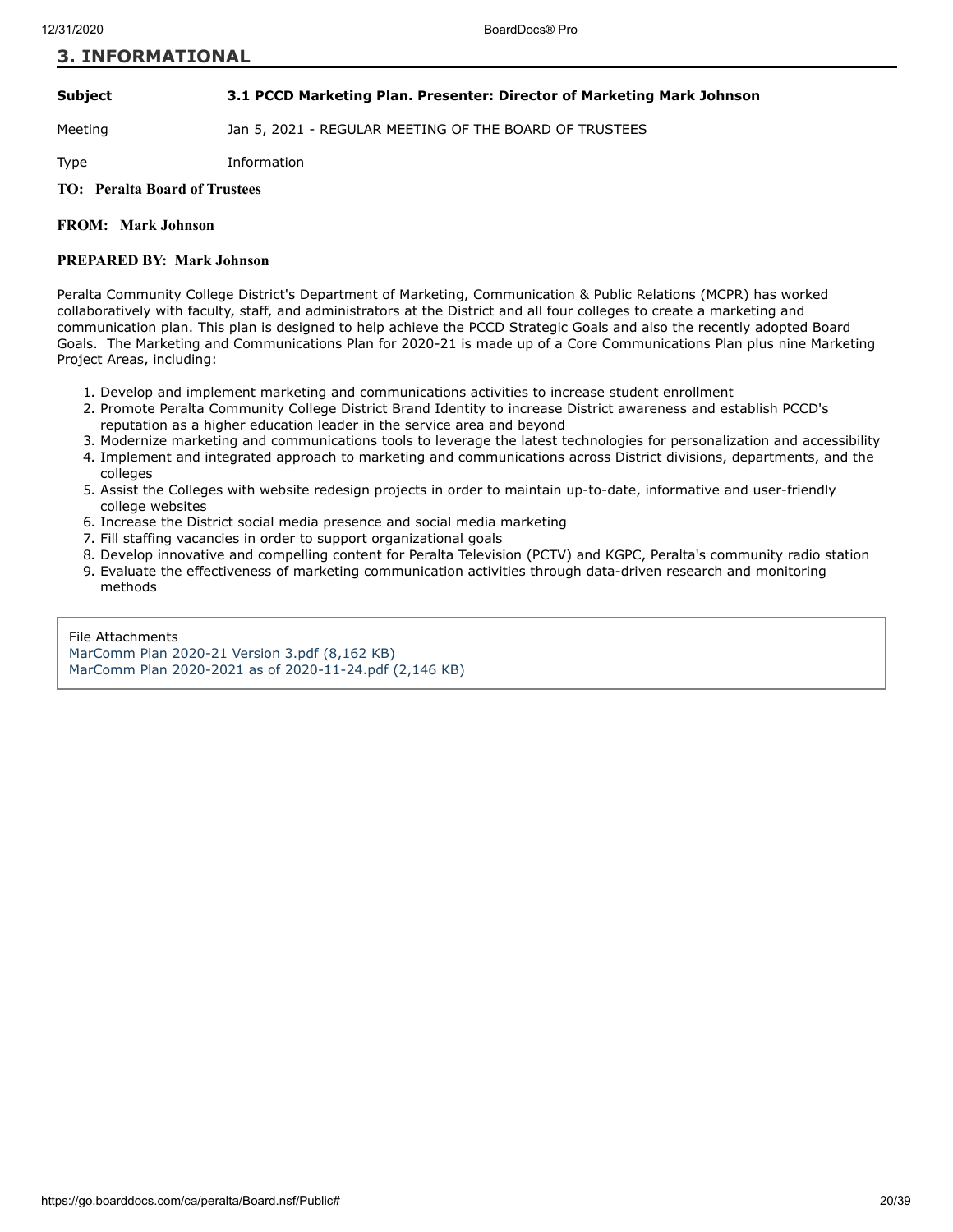| <b>Subject</b>                                   | 3.2 Review Draft of Proposed Board Policy re: Board Communication Protocol.<br>Presenter: Board President Cindi Napoli-Abella Reiss |  |
|--------------------------------------------------|-------------------------------------------------------------------------------------------------------------------------------------|--|
| Meeting                                          | Jan 5, 2021 - REGULAR MEETING OF THE BOARD OF TRUSTEES                                                                              |  |
| Type                                             | Information                                                                                                                         |  |
| Goals                                            | D: Strengthen Accountability, Innovation and Collaboration                                                                          |  |
| <b>TO: Peralta Board of Trustees</b>             |                                                                                                                                     |  |
| FROM: Cindi Napoli-Abella Reiss, Board President |                                                                                                                                     |  |
| <b>PREPARED BY: Maisha Jameson, Board Clerk</b>  |                                                                                                                                     |  |

### **BACKGROUND/ANALYSIS:**

**3. INFORMATIONAL**

The Board will review and discuss a draft of a proposed board policy covering Board Communication Protocols.

File Attachments [PCCD Communication Protocol - Draft.pdf \(303 KB\)](https://go.boarddocs.com/ca/peralta/Board.nsf/files/BWSTWC795580/$file/PCCD%20Communication%20Protocol%20-%20Draft.pdf)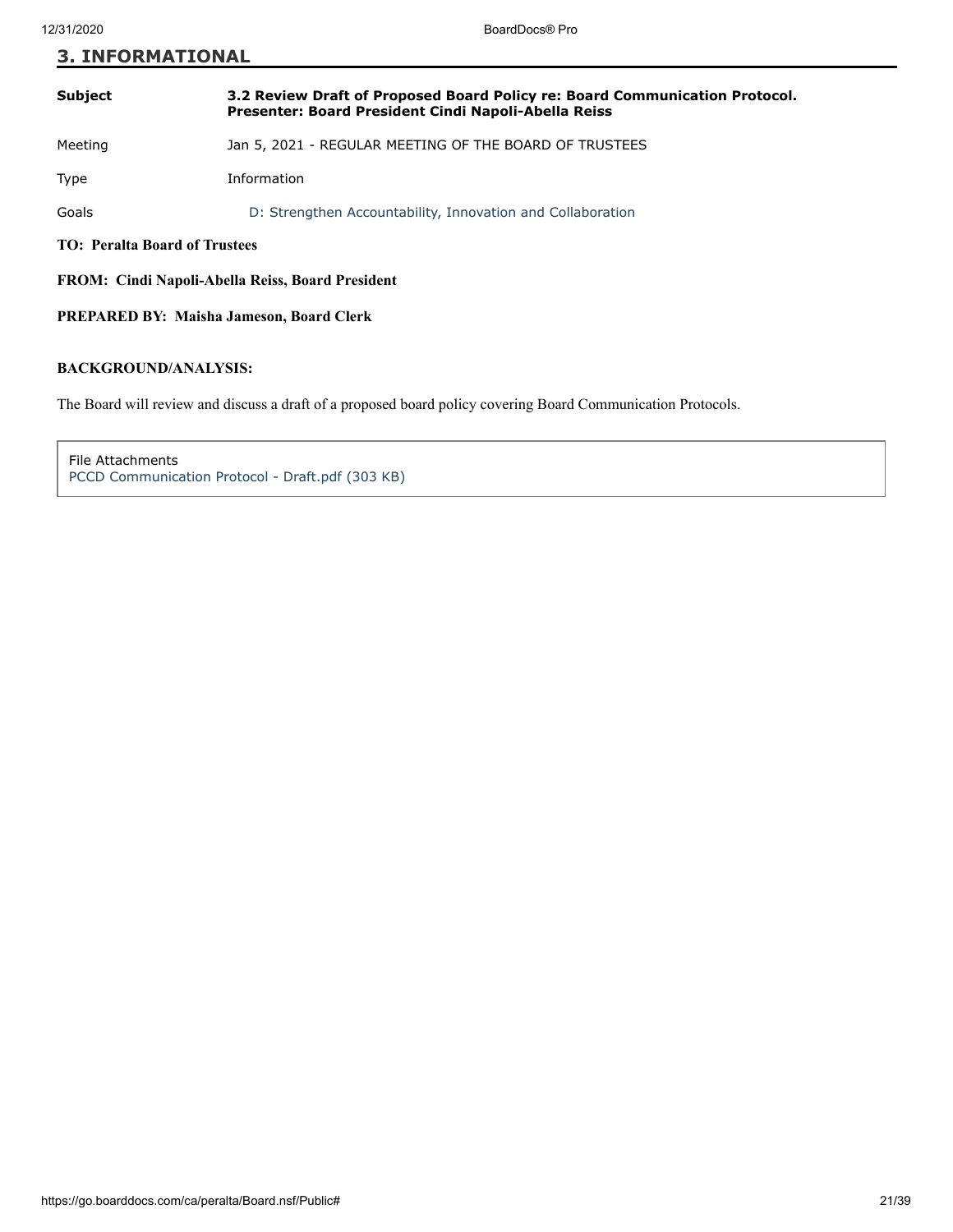### **4. CONSENT CALENDAR - ACADEMIC AFFAIRS**

| 4.1 Consider Approval of the Economic and Workforce Development Grant Agreement<br>between College of Alameda and Rancho Santiago CCD (fiscal agent) in the amount of<br>\$200,000. Presenter: President Nathaniel Jones |  |
|--------------------------------------------------------------------------------------------------------------------------------------------------------------------------------------------------------------------------|--|
| Jan 5, 2021 - REGULAR MEETING OF THE BOARD OF TRUSTEES                                                                                                                                                                   |  |
| Action (Consent)                                                                                                                                                                                                         |  |
| Jan 05, 2021                                                                                                                                                                                                             |  |
| Jan 05, 2021                                                                                                                                                                                                             |  |
| Yes                                                                                                                                                                                                                      |  |
| \$200,000.00                                                                                                                                                                                                             |  |
| Yes                                                                                                                                                                                                                      |  |
| California Community Colleges Chancellor's Office (CCCCO) is the funder and Rancho Santiago is<br>fiscal agent. Budget will be set up by district finance office after grant is approved by Board of<br>Trustees.        |  |
|                                                                                                                                                                                                                          |  |

### **TO: Peralta Board of Trustees**

### **FROM: Dr. Nathaniel Jones III, President, CoA**

### **PREPARED BY: Teddy Washington, CoA President's Office**

### **BACKGROUND/ANALYSIS:**

The purpose of the grant is to fund the hiring of a Regional Director for Employer Engagement (RD) who will support the California Community Colleges Chancellor's Economic and Workforce Development (EWD) program by conducting required activities and achieving objectives related to advanced transportation and logistics, a strategic priority area and industry sector for College of Alameda. In particular, within the industry sectors and clusters they serve, the primary job of the RD is to connect their region's community colleges to employers that provide living wage jobs and, in so doing, foster employer engagement with colleges and their students. College of Alameda will host, Pamela Gutman, the regional director for advanced transportation and logistics. Funding is from the state Chancellor's Office and the grant is administered through Rancho Santiago CCD.

The total amount payable for this grant shall not exceed \$200,000. California Community Colleges Chancellor's Office (CCCCO) is the funder and Rancho Santiago is fiscal agent. Budget will be set up by district finance office after grant is approved by Board of Trustees.

### **DELIVERABLES/SCOPE OF WORK:**

The role of the Regional Director (RD) is to coordinate and collaborate regionally among the twenty-eight (28) Bay Area community colleges, workforce organizations and industry within the advanced transportation and logistics sector. The RD works to develop effective sector partnerships with employers, regional consortium, community colleges, high schools, ROPs, Workforce Development Boards, and other regional organizations to ensure a skilled workforce in support of the regional economy and industry sector and to establish career pathways.

### **ANTICIPATED COMPLETION DATE:**

### **June 30, 2021.**

Grantees may expend funds to support grant personnel during the three (3) additional months after the end of the grant Performance Period, in anticipation of grant EWD documents to be issued by the Chancellor's Office. Except for Salaries, grant activities may not be charged after grant performance period.

### **EVALUATION AND RECOMMENDED ACTION:**

The Interim Chancellor recommends approval.

File Attachments [Grant Agreement RD ATL 20-453-001 Peralta CCD - v2.pdf \(2,681 KB\)](https://go.boarddocs.com/ca/peralta/Board.nsf/files/BWL3PY07897A/$file/Grant%20Agreement%20RD%20ATL%2020-453-001%20Peralta%20CCD%20-%20v2.pdf)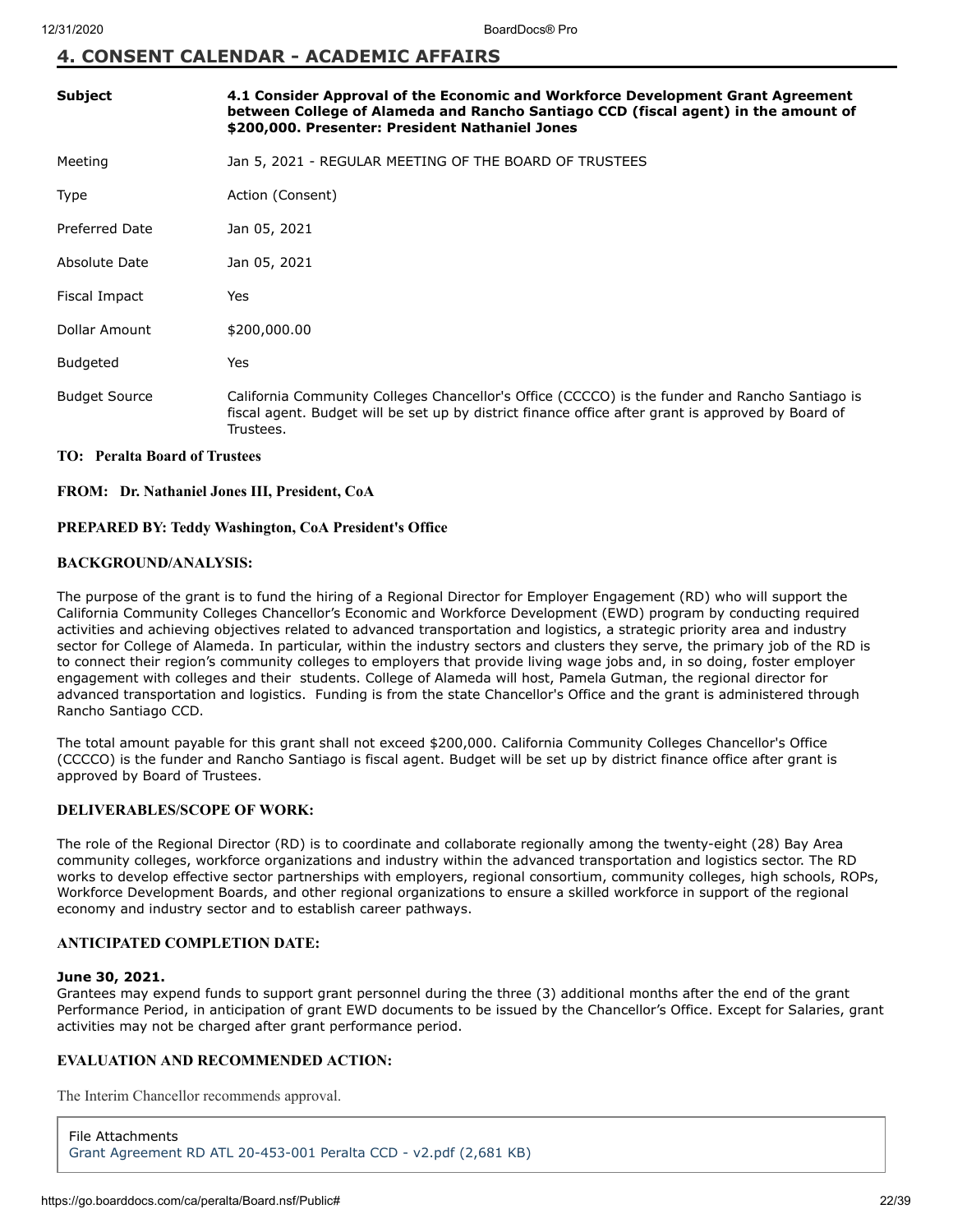### 12/31/2020 BoardDocs® Pro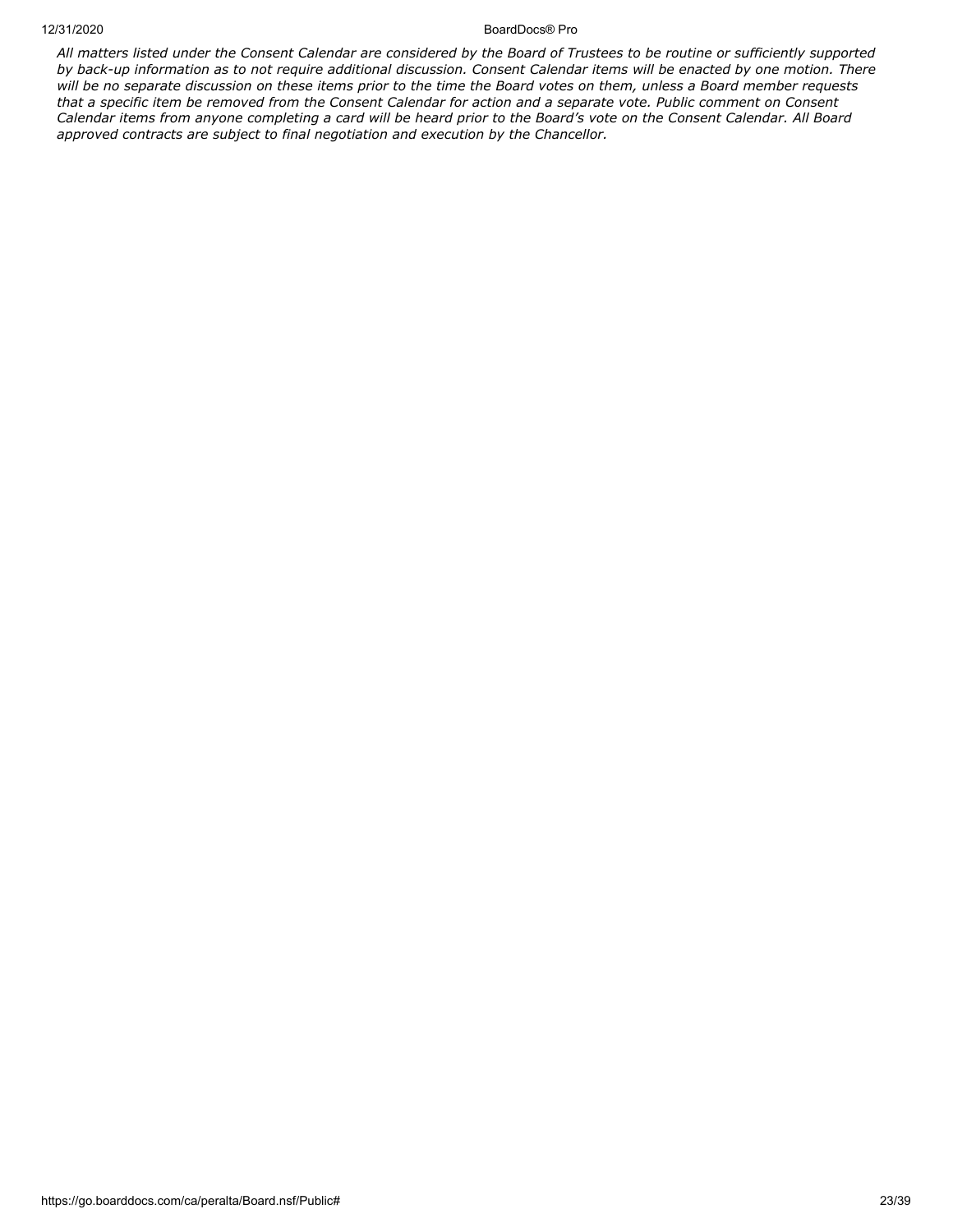### **4. CONSENT CALENDAR - ACADEMIC AFFAIRS**

| <b>Subject</b>                       | 4.2 Consider Approval of the Independent Contractor Contract for Pamela Gutman,<br>Regional Director Advanced Transportation and Logistics, in an amount not to exceed<br>\$150,308. Presenter: President Nathaniel Jones |
|--------------------------------------|---------------------------------------------------------------------------------------------------------------------------------------------------------------------------------------------------------------------------|
| Meeting                              | Jan 5, 2021 - REGULAR MEETING OF THE BOARD OF TRUSTEES                                                                                                                                                                    |
| Type                                 | Action (Consent)                                                                                                                                                                                                          |
| Preferred Date                       | Jan 05, 2021                                                                                                                                                                                                              |
| Absolute Date                        | Jan 05, 2021                                                                                                                                                                                                              |
| Fiscal Impact                        | Yes                                                                                                                                                                                                                       |
| Dollar Amount                        | \$150,308.00                                                                                                                                                                                                              |
| <b>Budgeted</b>                      | Yes                                                                                                                                                                                                                       |
| <b>Budget Source</b>                 | Advanced Transportation 2-11-255-5105-1-672700-2089-01                                                                                                                                                                    |
| <b>TO:</b> Peralta Board of Trustees |                                                                                                                                                                                                                           |

### **FROM: Dr. Nathaniel Jones III, College of Alameda President**

### **PREPARED BY: Teddy Washington, President's Office**

### **CTS Ticket# 107640**

### **BACKGROUND/ANALYSIS:**

The California Community College Chancellor's Office selects Regional Directors of Employer Engagement and colleges in the region host the Regional Directors. College of Alameda hosts the Bay Area Regional Director for Advanced Transportation and Logistics, Pam Gutman.

### **DELIVERABLES/SCOPE OF WORK:**

The Regional Director will work with representatives of business and industry labor, professional trade associations, government organizations and colleges within the region to explore, develop, manage and maintain effective partnerships or collaboratives that enable new and incumbent workers to become more competitive in their region's labor market. Other tasks included in the scope of this contractor include:

· Coordinate with industry, colleges and high schools to determine short and long-term skillset training needs and provide effective new and incumbent worker training.

· Identify, develop and/or promote recognized certifications for college and appropriate high school programs to incorporate in their respective career education programs

- · Coordinate with industry and college faculty to deliver professional development programs
- · Promote advanced transportation and logistics support for future initiative development
- · Provide technical assistance within and outside the region to companies, community colleges

· Partner with other organizations in the region and state to coordinate and promote strategies related to advanced transportation and logistics.

· Collect and report data on all required accountability measures working with common metrics and accountability measures, and working with the statewide LaunchBoard initiative.

· Review, analyze and report current and historic data and materials related to the manufacturing sector.

· Represent College of Alameda and the Bay Area community colleges at regional, state and if required, national meetings and conferences dealing with Advanced Transportation and Logistics Issues.

Funding: Advanced Transportation 2-11-255-5105-1-672700-2089-01

### **ANTICIPATED COMPLETION DATE:**

June 30, 2021

### **EVALUATION AND RECOMMENDED ACTION:**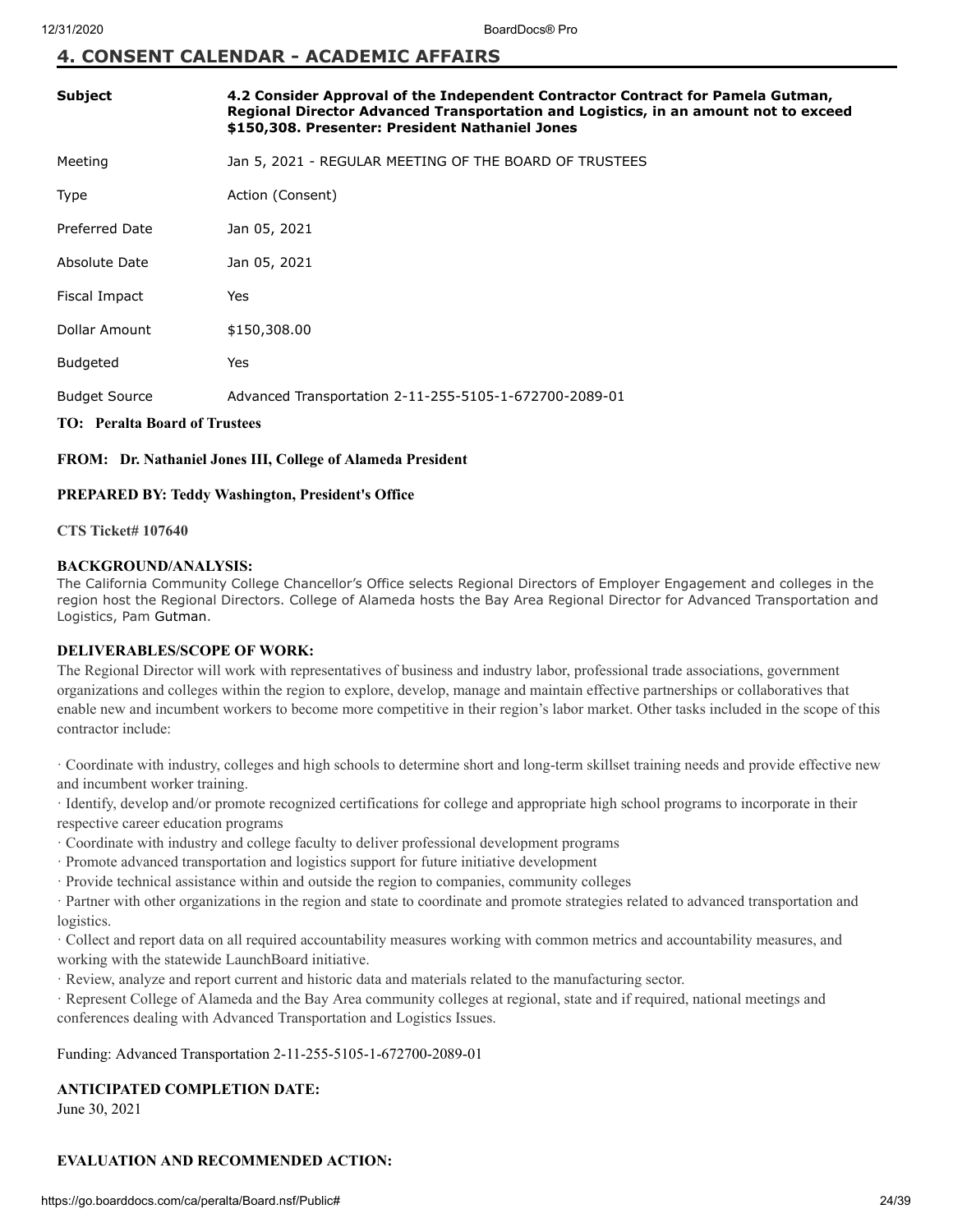### 12/31/2020 BoardDocs® Pro

The College of Alameda has evaluated the deliverables to date for Pamela Gutman and found them to be satisfactory.

The Interim Chancellor recommends approval.

File Attachments [Pamela Gutman 2021 ICC 12-17-20.pdf \(6,803 KB\)](https://go.boarddocs.com/ca/peralta/Board.nsf/files/BWJVWR82C3ED/$file/Pamela%20Gutman%202021%20ICC%2012-17-20.pdf)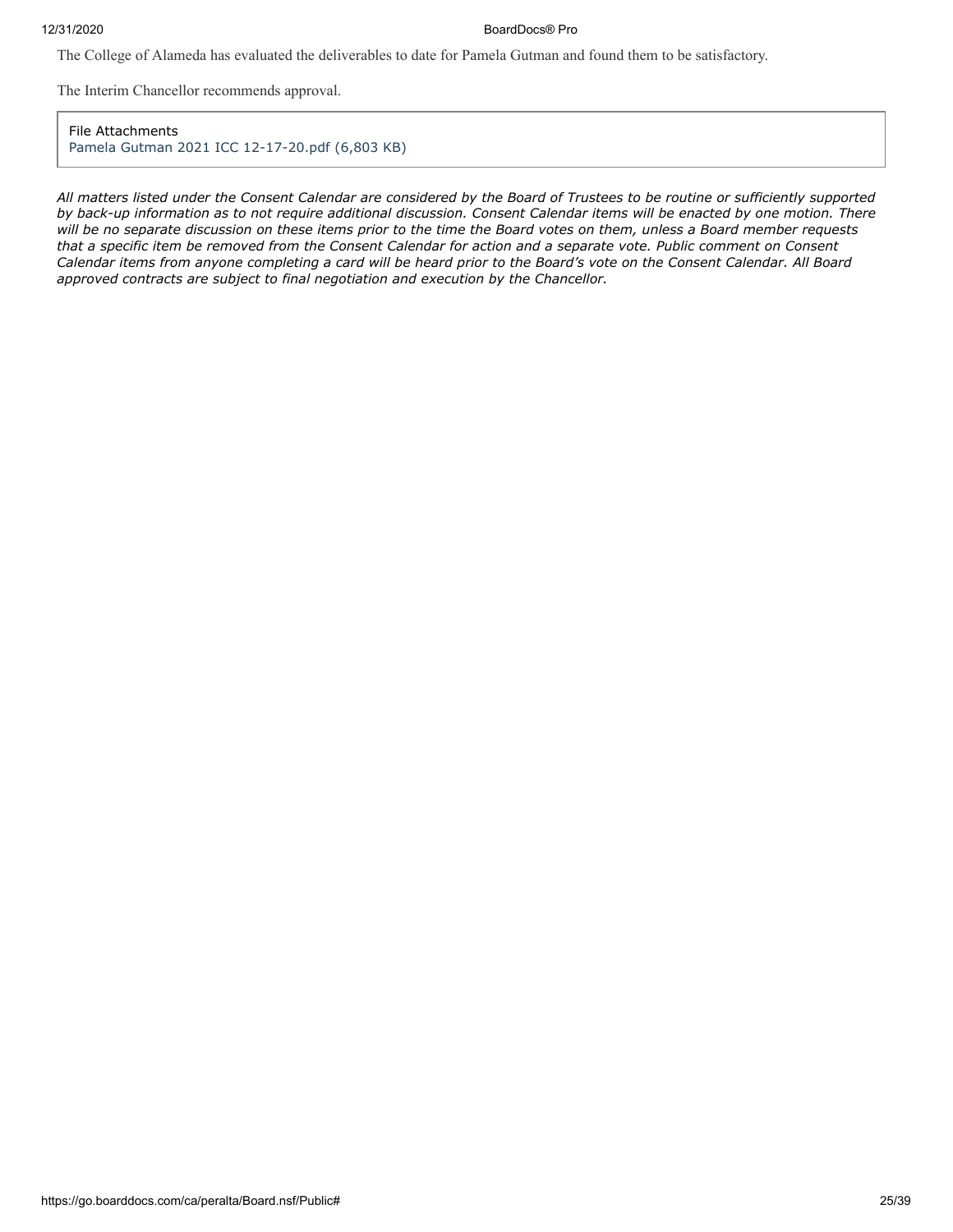### **5. CONSENT CALENDAR - FACILITIES**

| <b>Subject</b>                              | 5.1 Consider Approval of the Agreement for Construction Services with ACCO<br>Engineered Systems for HVAC Work at Various (6) Locations on the Laney College<br>Campus in the Amount of \$36,224.00. Presenter: Acting Vice Chancellor Atheria Smith. |
|---------------------------------------------|-------------------------------------------------------------------------------------------------------------------------------------------------------------------------------------------------------------------------------------------------------|
| Meeting                                     | Jan 5, 2021 - REGULAR MEETING OF THE BOARD OF TRUSTEES                                                                                                                                                                                                |
| Type                                        | Action (Consent)                                                                                                                                                                                                                                      |
| <b>Preferred Date</b>                       | Dec 08, 2020                                                                                                                                                                                                                                          |
| Absolute Date                               | Jan 05, 2021                                                                                                                                                                                                                                          |
| Fiscal Impact                               | Yes                                                                                                                                                                                                                                                   |
| Dollar Amount                               | \$36,224.00                                                                                                                                                                                                                                           |
| <b>Budgeted</b>                             | Yes                                                                                                                                                                                                                                                   |
| <b>Budget Source</b>                        | 1-61-163-6206-6-651000-0898-11 (Fund 62 Scheduled Maintenance Funds)                                                                                                                                                                                  |
| <b>TO: Peralta Board of Trustees</b>        |                                                                                                                                                                                                                                                       |
| <b>FROM:</b> Department of General Services |                                                                                                                                                                                                                                                       |

### **PREPARED BY: Swinerton CM**

### **BACKGROUND/ANALYSIS:**

On July 14, 2020, the Board of Trustees approved a three (3) year Maintenance Agreement with ACCO Engineering Systems to provide quarterly HVAC maintenance services at Laney College Campus, ensuring compliance with the ADA Consent Decree, in an amount not to exceed \$244,156.00.

In addition to the work to be performed under the approved Maintenance Agreement, the District also discovered that there was other miscellaneous HVAC Work needed, such as the repairs and replacement of HVAC units and components at various locations on the Laney Campus. These items did not fall under the ADA Consent Decree, however, they needed to be addressed for safety and compliance to ensure that the HVAC Systems remain in good and working order. This work at six (6) various locations on the Laney College Campus totals a contract amount of **\$36,244.00**. As such, the contract is under the CUPCCAA bid limit.

A summary of ACCO Engineered Systems Agreements to date for the 2020-21 fiscal year are noted below:

| Contract                                    | Price                       | <b>Board Approval Date</b>        |
|---------------------------------------------|-----------------------------|-----------------------------------|
| 1. HVAC Laney College Maintenance Agreement | $$244,156.00$   $7/14/2020$ |                                   |
| 2. HVAC Work at Laney College (6 Locations) |                             | $$36,224.00$   $1/5/2021$ pending |
| <b>TOTAL</b>                                | \$280,380.00                |                                   |
|                                             |                             |                                   |

| <b>Budget String</b>               | Amount       | Percentage |
|------------------------------------|--------------|------------|
| 1-63-391-6206-1-710000-2348-02     | \$244,156.00 | 87%        |
| 1-61-163-6206-6-651000-0898-11     | \$36,224.00  | 13%        |
| <b>CONTRACT TOTAL \$280,380.00</b> |              | $100\%$    |

Contact Information for ACCO Engineered Systems: 1133 Aladdin Avenue San Leandro, CA 94577 (510) 882-0011 Felix Maravillas, Project Manager

### **DELIVERABLES/SCOPE OF WORK:**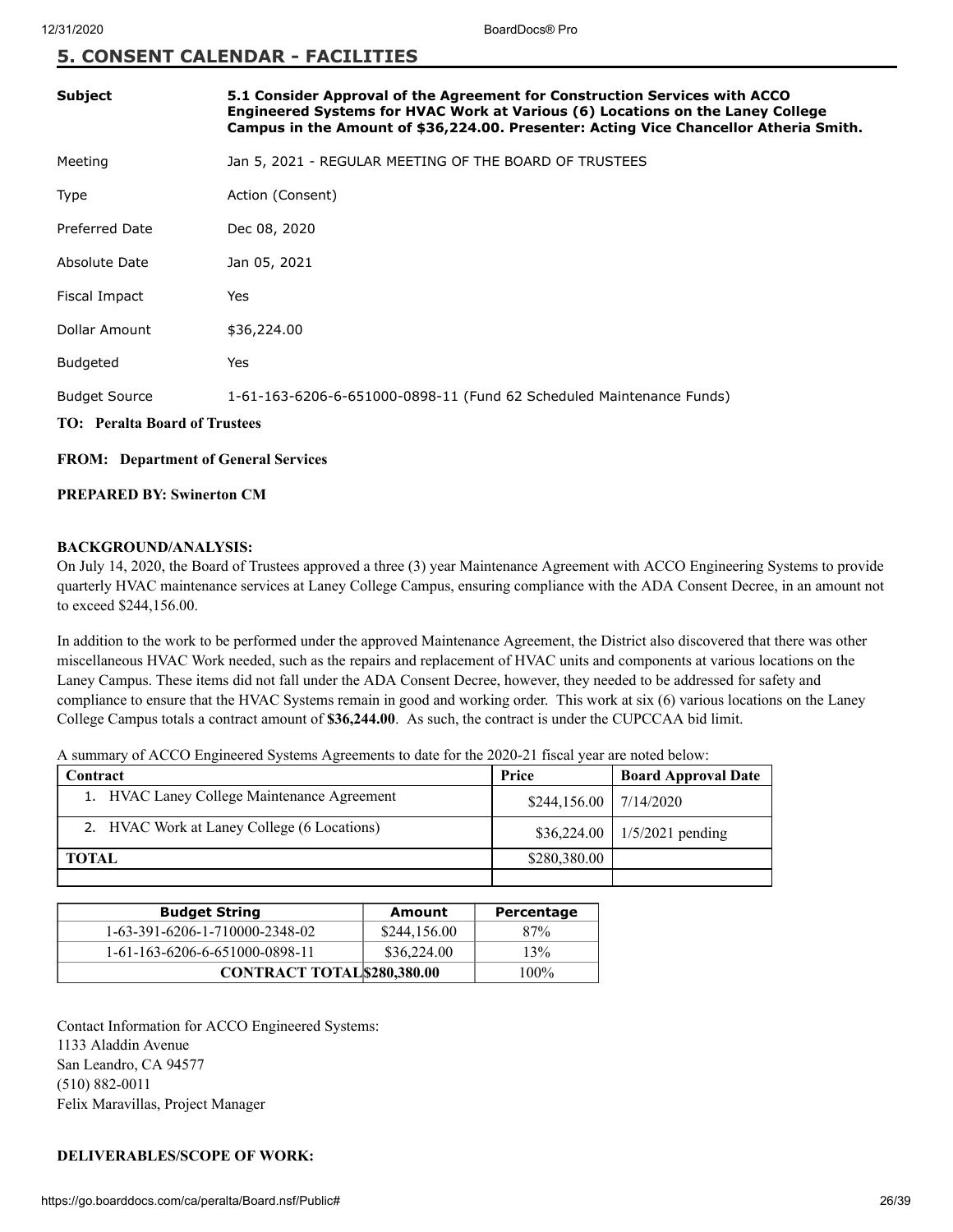### 12/31/2020 BoardDocs® Pro

ACCO was asked to provide proposals for these HVAC repair and replacement items. The attached Agreement is for ACCO Engineered Systems to provide and perform construction services at six (6) various locations on the Laney College Campus for a total amount of \$36,244.00. The Scope of Work to be performed mainly includes but is not limited to repairs and replacement of HVAC units, components, and accessories. The Deliverables and Scopes of Work are necessary for the HVAC Systems/Units in these locations to ensure health and safety.

### **ANTICIPATED COMPLETION DATE:**

Work shall be completed within one hundred (100) calendar days of the date specified in the District's Notice to Proceed.

### **EVALUATION AND RECOMMENDED ACTION:**

The Project Manager and Interim Chancellor recommend Approval of the Agreement for Construction Services with ACCO Engineered Systems for HVAC work at the six (6) various locations on the Laney College Campus in the amount of \$36,224.00.

File Attachments [201215\\_ACCO \(Rerouting\) MARC - signed.pdf \(25,033 KB\)](https://go.boarddocs.com/ca/peralta/Board.nsf/files/BWCKSU5323D3/$file/201215_ACCO%20(Rerouting)%20MARC%20-%20signed.pdf)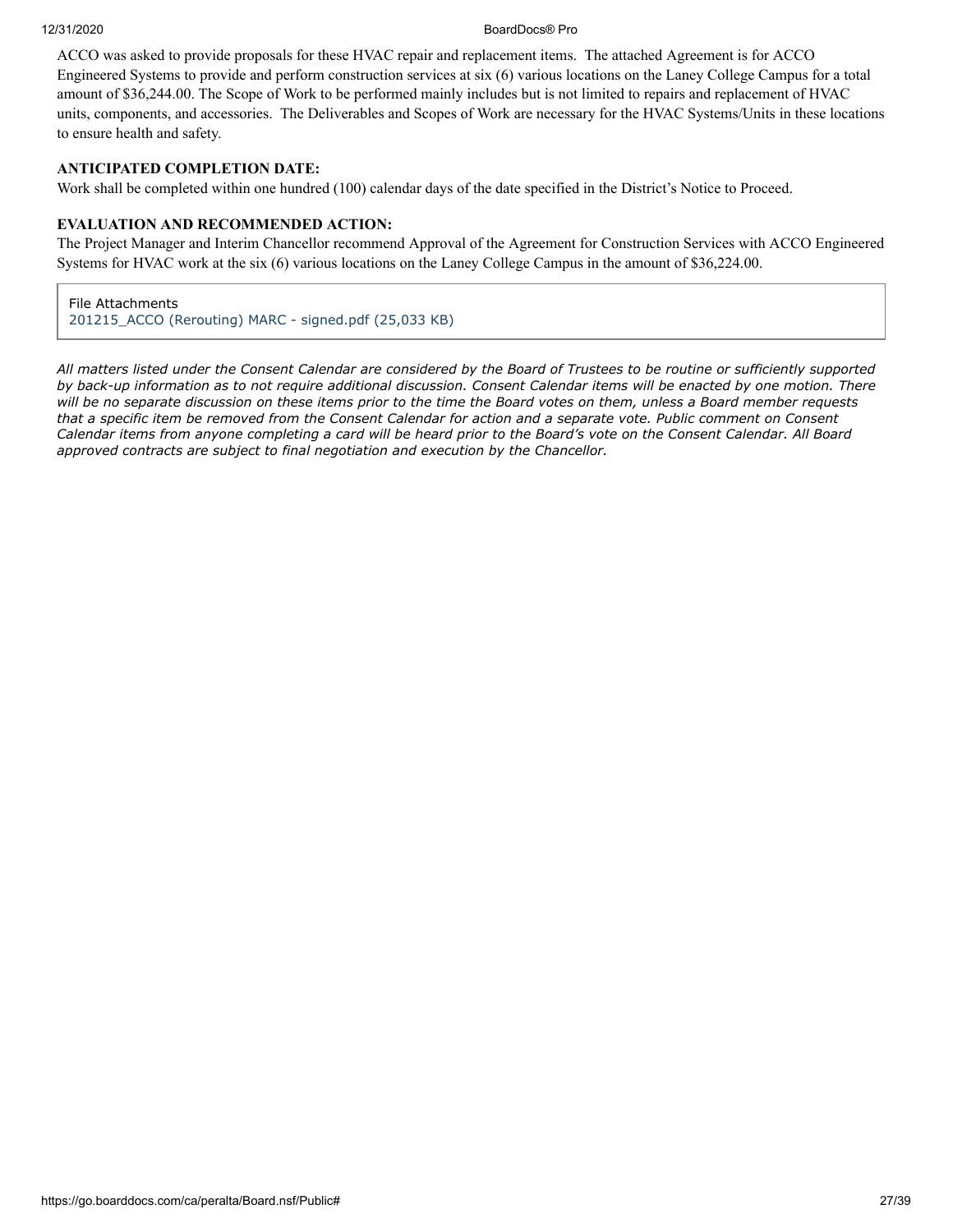### **6. CONSENT CALENDAR - FINANCE**

| <b>Subject</b>                   | 6.1 Consider Approval of the Budget Development Calendar for Fiscal Year 2021-22.<br>Presenter: Interim Chancellor Carla Walter |  |
|----------------------------------|---------------------------------------------------------------------------------------------------------------------------------|--|
| Meeting                          | Jan 5, 2021 - REGULAR MEETING OF THE BOARD OF TRUSTEES                                                                          |  |
| Type                             | Action (Consent)                                                                                                                |  |
| <b>Preferred Date</b>            | Jan 05, 2021                                                                                                                    |  |
| Absolute Date                    | Jan 05, 2021                                                                                                                    |  |
| Fiscal Impact                    | No                                                                                                                              |  |
| <b>Budgeted</b>                  | No                                                                                                                              |  |
| <b>Budget Source</b>             | N/A                                                                                                                             |  |
| <b>TO:</b> The Board of Trustees |                                                                                                                                 |  |

**FROM:** Dr. Carla Walter Interim Chancellor

**PREPARED BY:** Adil Ahmed, Interim Vice Chancellor for Finance & Administration

### **BACKGROUND/ANALYSIS:**

The District seeks approval of the Fiscal Year 2021-22 Budget Development Calendar, previously referred to as the Planning and Budget Integration Model Annual Integrated Planning Calendar. The annual integrated planning calendar has been created in accordance with Board Policy 6250 and Administrative Procedure 6250, has gone through the shared governance process, and is now being presented to the Board of Trustees for review and approval.

### **EVALUATION AND RECOMMENDED ACTION:**

The Interim Chancellor recommends approval.

File Attachments [FY 2021-22 Budget Development Calendar 10222020-3-updated.pdf \(109 KB\)](https://go.boarddocs.com/ca/peralta/Board.nsf/files/BWKRJP6E4072/$file/FY%202021-22%20Budget%20Development%20Calendar%2010222020-3-updated.pdf)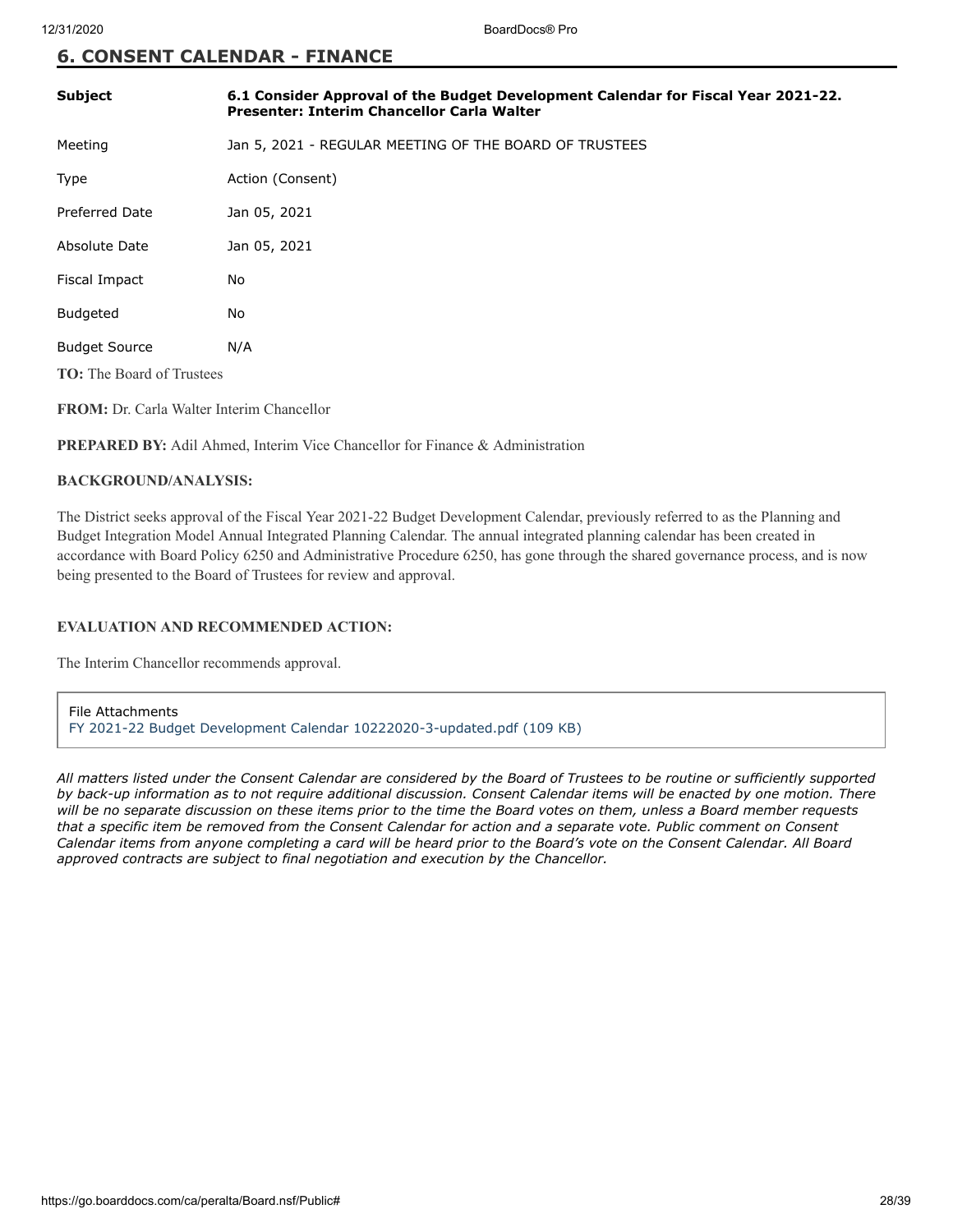### **6. CONSENT CALENDAR - FINANCE**

| <b>Subject</b>                       | 6.2 Consider Approval of Addendum #1 with EdgeRock Technology in an Amount not to<br>Exceed \$24,000. Presenter: Interim Vice Chancellor Adil Ahmed |  |
|--------------------------------------|-----------------------------------------------------------------------------------------------------------------------------------------------------|--|
| Meeting                              | Jan 5, 2021 - REGULAR MEETING OF THE BOARD OF TRUSTEES                                                                                              |  |
| Type                                 | Action (Consent)                                                                                                                                    |  |
| <b>Preferred Date</b>                | Jan 05, 2021                                                                                                                                        |  |
| Absolute Date                        | Jan 05, 2021                                                                                                                                        |  |
| Fiscal Impact                        | Yes                                                                                                                                                 |  |
| Dollar Amount                        | \$24,000.00                                                                                                                                         |  |
| <b>Budgeted</b>                      | Yes                                                                                                                                                 |  |
| <b>Budget Source</b>                 | General Fund 1-01-141-5105-1-672000-0000-00                                                                                                         |  |
| <b>TO: Peralta Board of Trustees</b> |                                                                                                                                                     |  |

### **FROM: Adil Ahmed, Interim Vice Chancellor for Finance & Administration**

### **PREPARED BY: Richard Ferreira, Executive Assistant**

### **BACKGROUND/ANALYSIS:**

The initial agreement from EdgeRock Technology was to provide professional services for functional finance configuration and focused only on the month-end close process. EdgeRock Technology was to assist the District with the completion of high-level requirements. This included an assessment to understand the current state of the system and processes being used.

### **DELIVERABLES/SCOPE OF WORK:**

Addendum #1 is for EdgeRock Technology to provide the District with additional professional services for functional finance configuration in regard to IRS reporting processes, 1099 set up, document testing results and to provide training in the form of a guide to be used for production.

Original Agreement \$45,000 Addendum  $#1$   $$24,000$ 

Total amount \$69,000

### **ANTICIPATED COMPLETION DATE:**

The date of completion is June 30, 2021.

### **EVALUATION AND RECOMMENDED ACTION:**

The District's Finance Department evaluated the deliverables to date for EdgeRock Technology and found them to be satisfactory.

The Interim Chancellor recommends approval.

```
File Attachments
EdgeRock Technology - MARC - 12092020 Addendum 1 - Version 3 Signed.pdf (6,306 KB)
```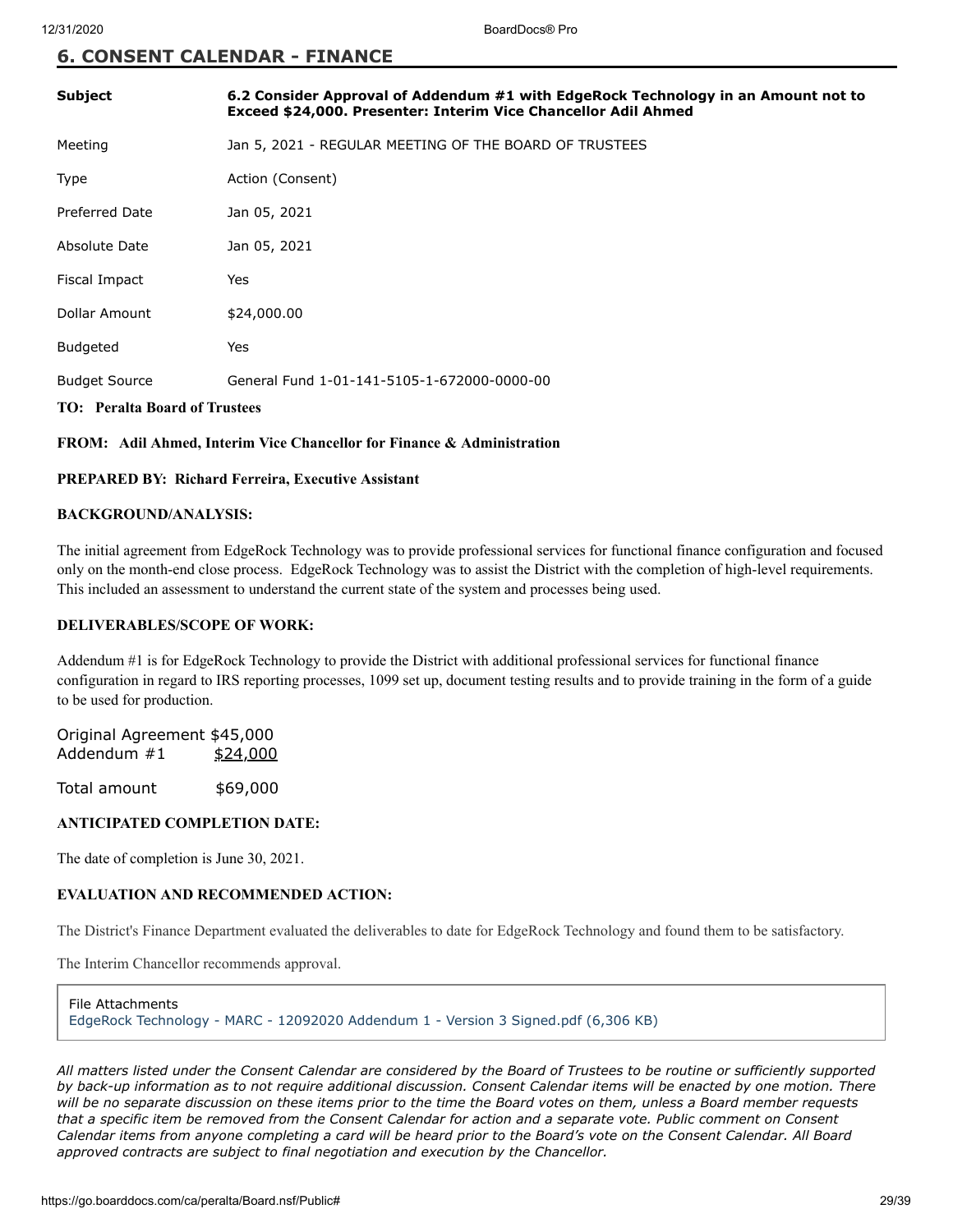### **8. ACTION ITEMS**

| <b>Subject</b>                                   | 8.1 Standing Board Committee Appointments. Presenter: Board President Cindi Napoli-<br>Abella Reiss. |  |
|--------------------------------------------------|------------------------------------------------------------------------------------------------------|--|
| Meeting                                          | Jan 5, 2021 - REGULAR MEETING OF THE BOARD OF TRUSTEES                                               |  |
| Type                                             | Action                                                                                               |  |
| Preferred Date                                   | Jan 05, 2021                                                                                         |  |
| Absolute Date                                    | Jan 05, 2021                                                                                         |  |
| Fiscal Impact                                    | No                                                                                                   |  |
| <b>TO:</b> Peralta Board of Trustees             |                                                                                                      |  |
| FROM: Board President, Cindi Napoli-Abella Reiss |                                                                                                      |  |
| <b>PREPARED BY: Maisha Jameson</b>               |                                                                                                      |  |

### **BACKGROUND/ANALYSIS:**

The Board President will make appointments of the trustees to the following four Board Committees:

- 1. Finance and Budget Committee
- 2. Student Success and Accreditation Committee
- 3. Community Relations Committee
- 4. Chancellor's Search AdHoc Committee

The full board will then vote on the appointments.

The Interim Chancellor recommends approval.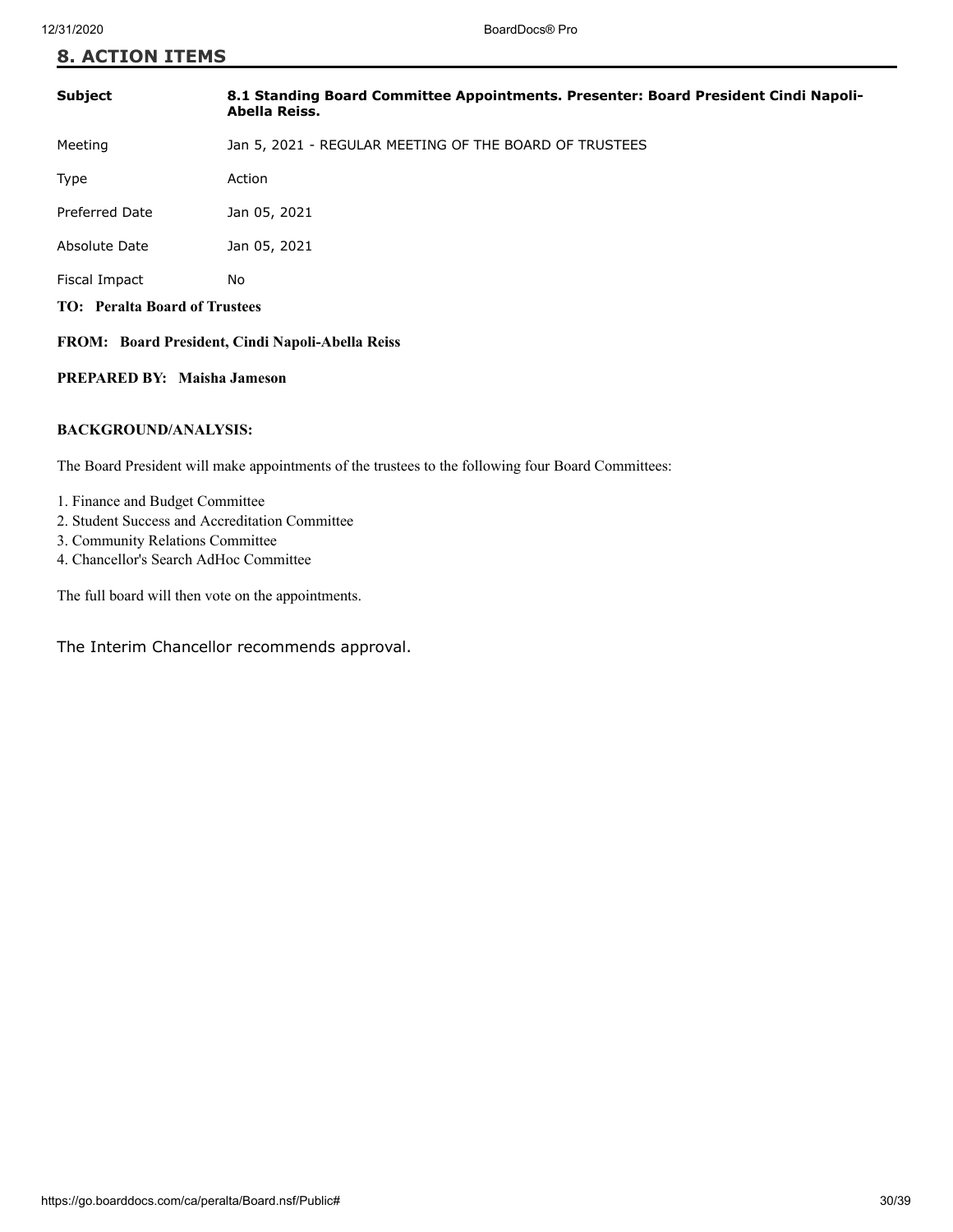### **8. ACTION ITEMS**

| <b>Subject</b>                                                                                       | 8.2 Consider Approval of Classified Personnel Items. Presenter: Acting Vice Chancellor<br><b>Ronald McKinley</b> |  |
|------------------------------------------------------------------------------------------------------|------------------------------------------------------------------------------------------------------------------|--|
| Meeting                                                                                              | Jan 5, 2021 - REGULAR MEETING OF THE BOARD OF TRUSTEES                                                           |  |
| Type                                                                                                 | Action                                                                                                           |  |
| Preferred Date                                                                                       | Jan 05, 2021                                                                                                     |  |
| Absolute Date                                                                                        | Jan 05, 2021                                                                                                     |  |
| Fiscal Impact                                                                                        | Yes                                                                                                              |  |
| <b>Budgeted</b>                                                                                      | Yes                                                                                                              |  |
| <b>Budget Source</b>                                                                                 | General Fund                                                                                                     |  |
| <b>TO: Peralta Board of Trustees</b>                                                                 |                                                                                                                  |  |
| <b>FROM: Dr. Ronald McKinley, Acting Vice Chancellor of Human Resources &amp; Employee Relations</b> |                                                                                                                  |  |

**PREPARED BY: Socorro Taylor**

**BACKGROUND/ANALYSIS: (Please discuss this item. If a Vendor is Involved, please include the company name as well as the individual.)**

### **APPROVAL OF CLASSIFIED PERSONNEL ITEMS**

New employment; changes in assignment, compensation, and placement; leaves of absence; changes in staff allocation and cl of classified personnel; retirements, phase-in retirements and resignations; and short-term temporary classified positions.

### **A. CLASSIFIED EMPLOYMENT**

( $NP = New Position * = New Empire)$ )

| <b>Name</b>                                                                                                                                | Location                                             | Department/Reports to:                    |
|--------------------------------------------------------------------------------------------------------------------------------------------|------------------------------------------------------|-------------------------------------------|
|                                                                                                                                            | <b>Berkeley City College</b>                         |                                           |
| None                                                                                                                                       |                                                      |                                           |
|                                                                                                                                            | <b>College of Alameda</b>                            |                                           |
| Louie Martirez McFarland                                                                                                                   | Executive Assistant/Vice President of<br>Instruction | Instruction/Vice President Don Miller     |
| Recommendation to hire Louie<br>Martirez McFarland as Executive<br>Assistant/Vice President of Instruction,<br>effective January 11, 2021. |                                                      |                                           |
|                                                                                                                                            | <b>District Office</b>                               |                                           |
| Joan Davis*                                                                                                                                | Staff Assistant/Student Financial<br>Applications    | Finance/Acting Vice Chancellor Adil Ahmed |
| Recommendation to hire Joan Davis as<br>Staff Assistant/Student Financial<br>Applications, effective January 6, 2021.                      |                                                      |                                           |
|                                                                                                                                            | <b>Laney College</b>                                 |                                           |
| None                                                                                                                                       |                                                      |                                           |
|                                                                                                                                            | <b>Merritt College</b>                               |                                           |
| None                                                                                                                                       |                                                      |                                           |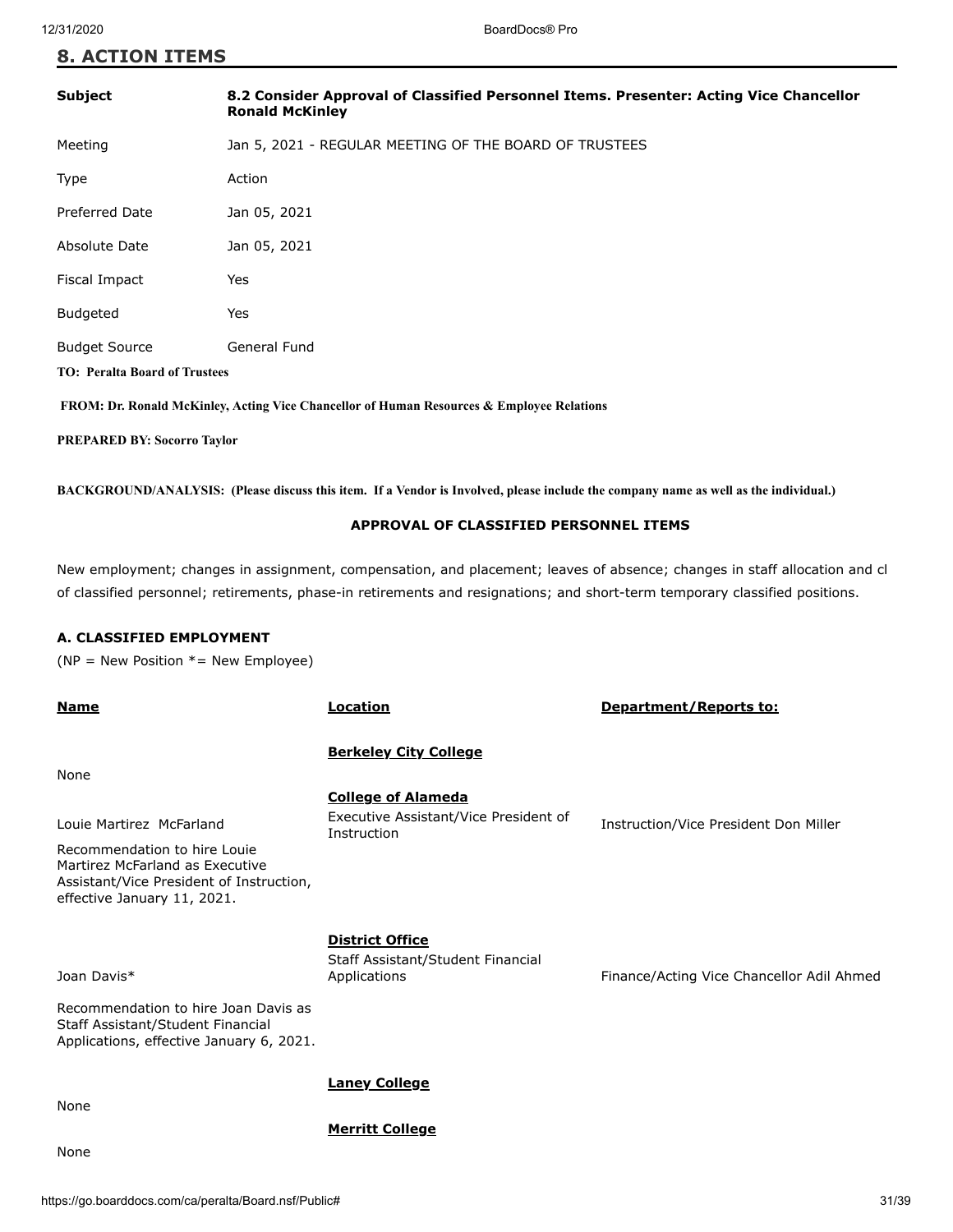### **B. PHASE-IN RETIREMENT**

None

### **C. LEAVE OF ABSENCE**

None

None

None

None

### **D. PUBLIC EMPLOYEE RETIREMENT AND RESIGNATION**

## **1. Retirement Name Department/Reports to: Location Department/Reports to: Berkeley City College** None **College of Alameda** None **District Office** None **Laney College** None **Merritt College** None **2. Resignation Berkeley City College** None **College of Alameda** None **District Office** None **Laney College** None **Merritt College** None **E. SHORT-TERM NON-CONTINUING POSITIONS Name Location Location Department/Reports to: Berkeley City College** None **College of Alameda**

**District Office** None **Laney College**

**Merritt College**

### **EVALUATION AND RECOMMENDED ACTION:**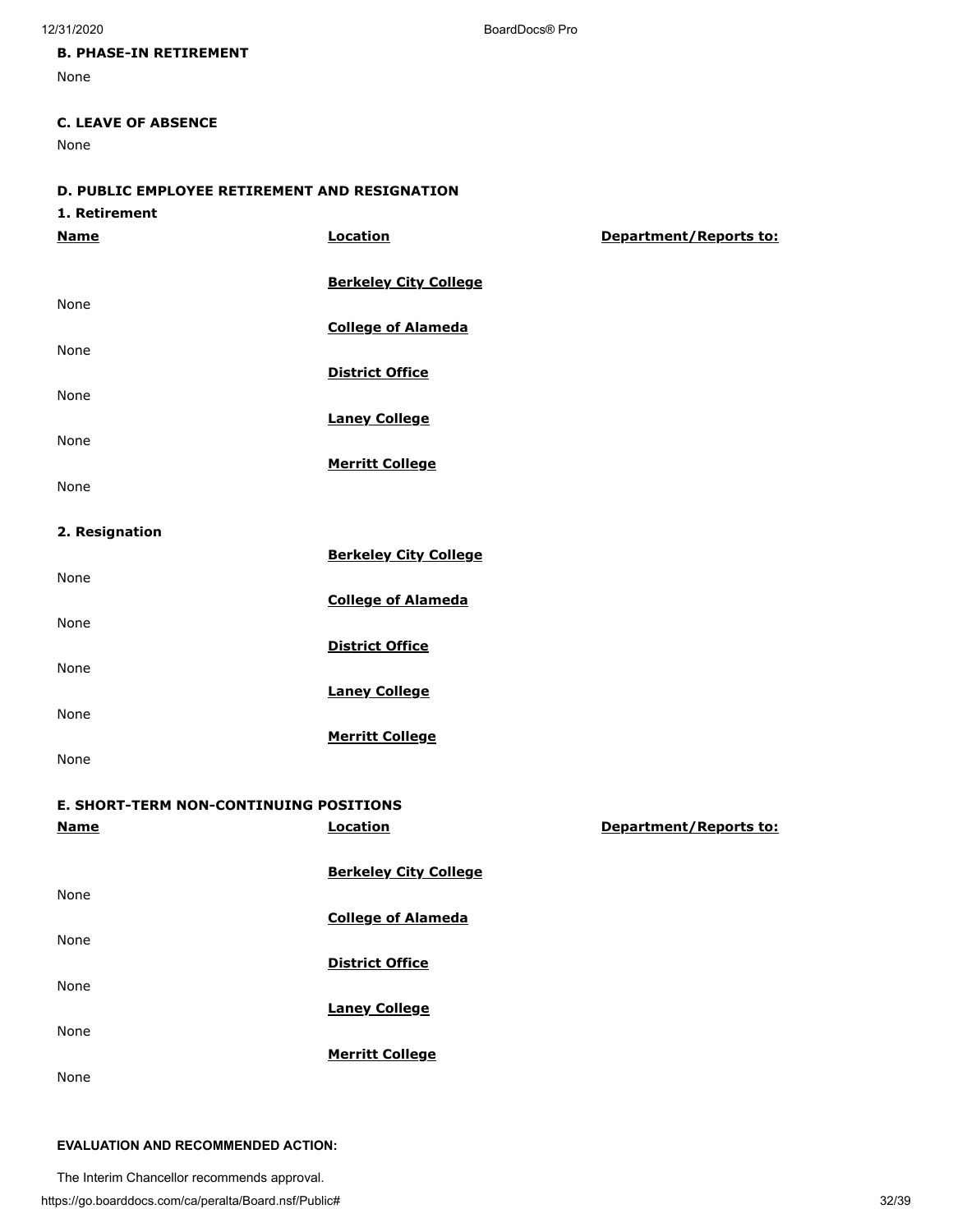12/31/2020 BoardDocs® Pro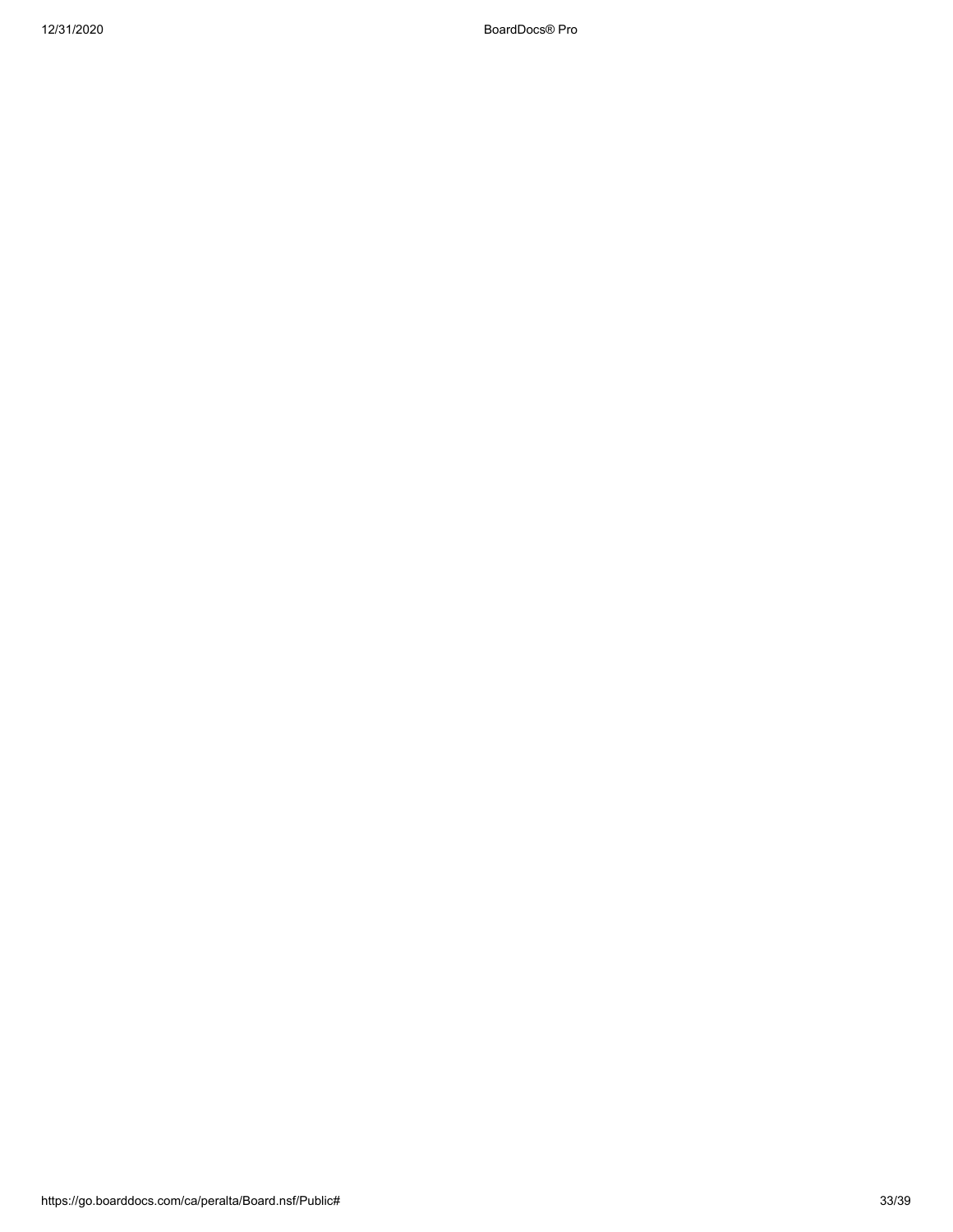| <b>8. ACTION ITEMS</b>                                                                    |                                                                                                                                         |  |
|-------------------------------------------------------------------------------------------|-----------------------------------------------------------------------------------------------------------------------------------------|--|
| <b>Subject</b>                                                                            | 8.3 Consider Approval of an Academic (Faculty) Personnel Item (Retirement).<br><b>Presenter: Acting Vice Chancellor Ronald McKinley</b> |  |
| Meeting                                                                                   | Jan 5, 2021 - REGULAR MEETING OF THE BOARD OF TRUSTEES                                                                                  |  |
| Type                                                                                      | Action                                                                                                                                  |  |
| <b>Preferred Date</b>                                                                     | Jan 05, 2021                                                                                                                            |  |
| Absolute Date                                                                             | Jan 05, 2021                                                                                                                            |  |
| Fiscal Impact                                                                             | No                                                                                                                                      |  |
| <b>Budgeted</b>                                                                           | No                                                                                                                                      |  |
| <b>Budget Source</b>                                                                      | General Fund                                                                                                                            |  |
| <b>TO: Peralta Board of Trustees</b>                                                      |                                                                                                                                         |  |
| FROM: Dr. Ronald McKinley, Acting Vice Chancellor of Human Resources & Employee Relations |                                                                                                                                         |  |

 **PREPARED BY: Socorro Taylor**

**BACKGROUND/ANALYSIS: (Please discuss this item. If a Vendor is Involved, please include the company name as well as the individual.)**

### **APPROVAL OF ACADEMIC (FACULTY) PERSONNEL ITEMS**

New employment; changes in assignment, compensation, and placement; leaves of absence; changes in staff allocation and cl of academic personnel; retirements, phase-in retirements and resignations; and equivalence of minimum qualifications for aca positions

### **A. ACADEMIC (FACULTY)**

### **EMPLOYMENT**

( $NP = New Position * = New Employee$ )

| <b>Name</b>                   | Location                     | Department/Reports to: |
|-------------------------------|------------------------------|------------------------|
|                               | <b>Berkeley City College</b> |                        |
| None                          |                              |                        |
|                               | <b>College of Alameda</b>    |                        |
| None                          |                              |                        |
|                               | <b>District Office</b>       |                        |
| None                          |                              |                        |
|                               | <b>Laney College</b>         |                        |
| None                          |                              |                        |
|                               | <b>Merritt College</b>       |                        |
| None                          |                              |                        |
|                               |                              |                        |
| <b>B. PHASE-IN RETIREMENT</b> |                              |                        |
| None                          |                              |                        |
|                               |                              |                        |

### **C. LEAVE OF ABSENCE**

None

### **D. PUBLIC EMPLOYEE RETIREMENT AND RESIGNATION**

### **1. Retirement**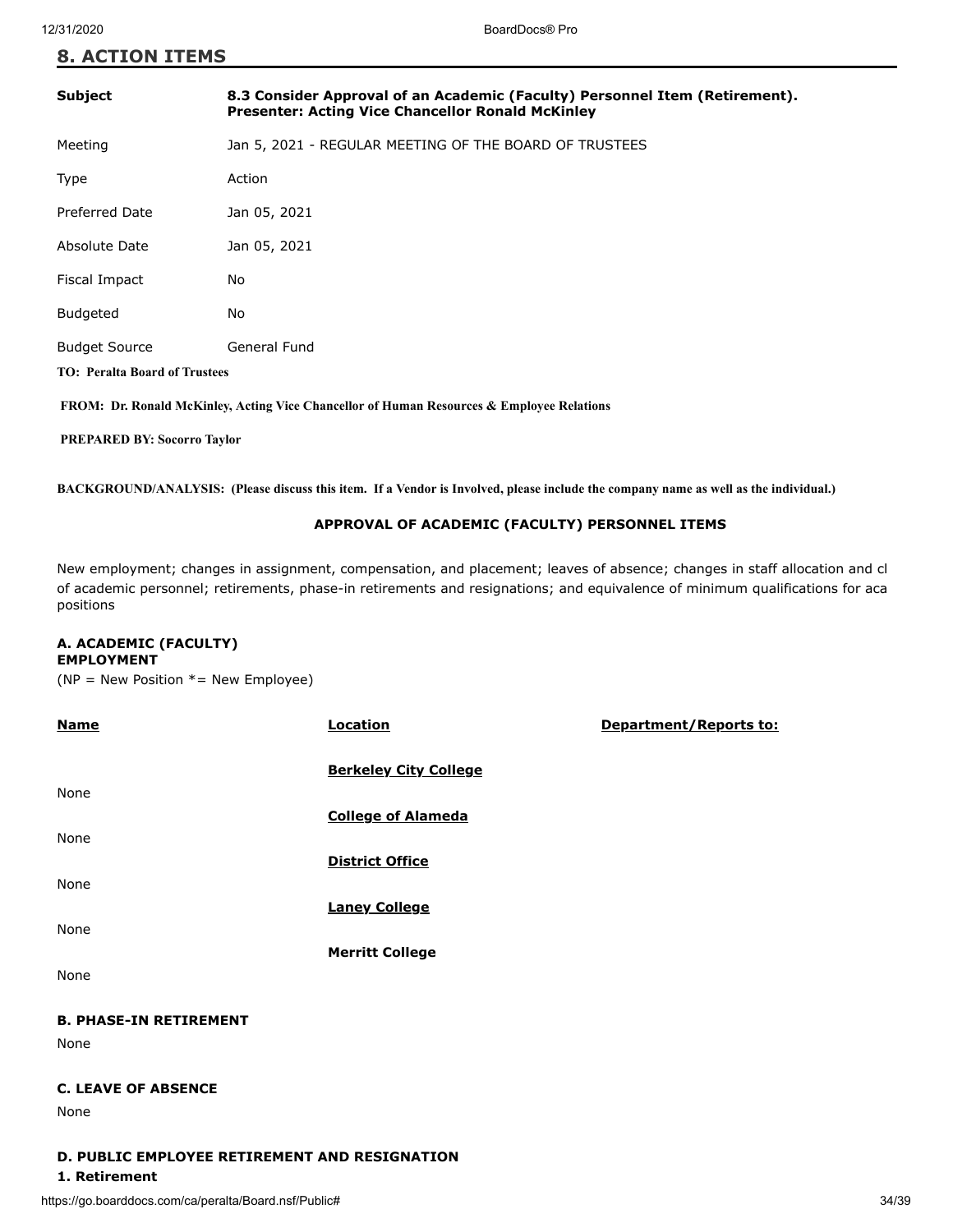12/31/2020 BoardDocs® Pro

| <b>Name</b>                                                      | <b>Location</b>                         | Department/Reports to:                      |
|------------------------------------------------------------------|-----------------------------------------|---------------------------------------------|
| Hermia Yam<br>Academic retirement effective December<br>30, 2020 | <b>Berkeley City College</b><br>Faculty | Student Services/Vice President Vicki Fergu |
|                                                                  | <b>College of Alameda</b>               |                                             |
| None<br>None                                                     | <b>District Office</b>                  |                                             |
| None                                                             | <b>Laney College</b>                    |                                             |
| None                                                             | <b>Merritt College</b>                  |                                             |
| 2. Resignation                                                   |                                         |                                             |
| None                                                             | <b>Berkeley City College</b>            |                                             |
| None                                                             | <b>College of Alameda</b>               |                                             |
| None                                                             | <b>District Office</b>                  |                                             |
| None                                                             | <b>Laney College</b>                    |                                             |
| None                                                             | <b>Merritt College</b>                  |                                             |

### **EVALUATION AND RECOMMENDED ACTION:**

The Interim Chancellor recommends approval.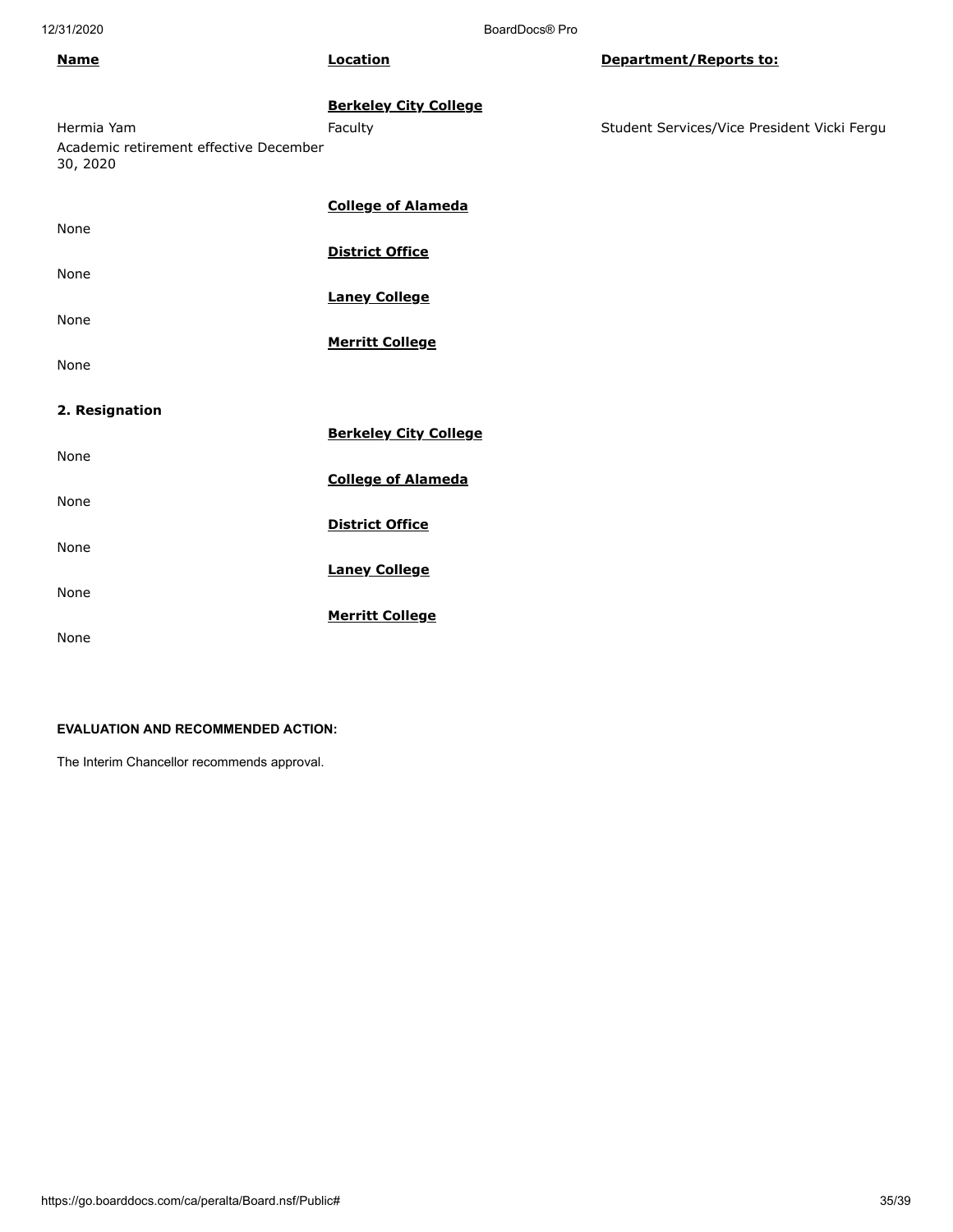# **8. ACTION ITEMS**

| <b>Subject</b>                       | 8.4 Consider Approval of Two New Positions for College of Alameda. Presenter: Acting<br><b>Vice Chancellor Ronald McKinley</b> |  |
|--------------------------------------|--------------------------------------------------------------------------------------------------------------------------------|--|
| Meeting                              | Jan 5, 2021 - REGULAR MEETING OF THE BOARD OF TRUSTEES                                                                         |  |
| Type                                 | Action                                                                                                                         |  |
| <b>Preferred Date</b>                | Jan 05, 2021                                                                                                                   |  |
| Absolute Date                        | Jan 05, 2021                                                                                                                   |  |
| Fiscal Impact                        | Yes                                                                                                                            |  |
| Dollar Amount                        | \$275,393.00                                                                                                                   |  |
| <b>Budgeted</b>                      | Yes                                                                                                                            |  |
| <b>Budget Source</b>                 | General Fund                                                                                                                   |  |
| <b>TO: Peralta Board of Trustees</b> |                                                                                                                                |  |

### **FROM: Dr. Ronald McKinley, Acting Vice Chancellor of Human Resources & Employee Relations**

### **PREPARED BY: Socorro Taylor**

### **BACKGROUND/ANALYSIS:**

The District Administration requests the Board to approve the following new positions for College of Alameda funded by General Fund.

| <b>Position Title</b>          | Location           | <b>Classification</b>    | <b>Salary Range</b>   | <b>Funding</b><br><b>Source</b> | <b>Budget Code</b>                          |
|--------------------------------|--------------------|--------------------------|-----------------------|---------------------------------|---------------------------------------------|
| Principal Financial<br>Analyst | College of Alameda | Classified Local<br>1021 | $$100,278 - $126,820$ | General Fund                    | $2 - 01 - 231 - 2102 - 1$<br>672000-0000-00 |
| Web Content<br>Developer       | College of Alameda | Classified Local<br>1021 | $$63,260 - $76,448$   | General Fund                    | $2 - 01 - 201 - 2102 - 1$<br>660100-0000-00 |
|                                |                    |                          |                       |                                 | <b>Grand Total</b>                          |

### **EVALUATION AND RECOMMENDED ACTION:**

The Interim Chancellor recommends approval.

File Attachments [01-05-21 Request for New Position - COA Web Content Developer.pdf \(750 KB\)](https://go.boarddocs.com/ca/peralta/Board.nsf/files/BW647F0A29B3/$file/01-05-21%20Request%20for%20New%20Position%20-%20COA%20Web%20Content%20Developer.pdf) [01-05-21 Request for New Position - COA Principal Financial Analyst.pdf \(1,636 KB\)](https://go.boarddocs.com/ca/peralta/Board.nsf/files/BW64N70C539F/$file/01-05-21%20Request%20for%20New%20Position%20-%20COA%20Principal%20Financial%20Analyst.pdf)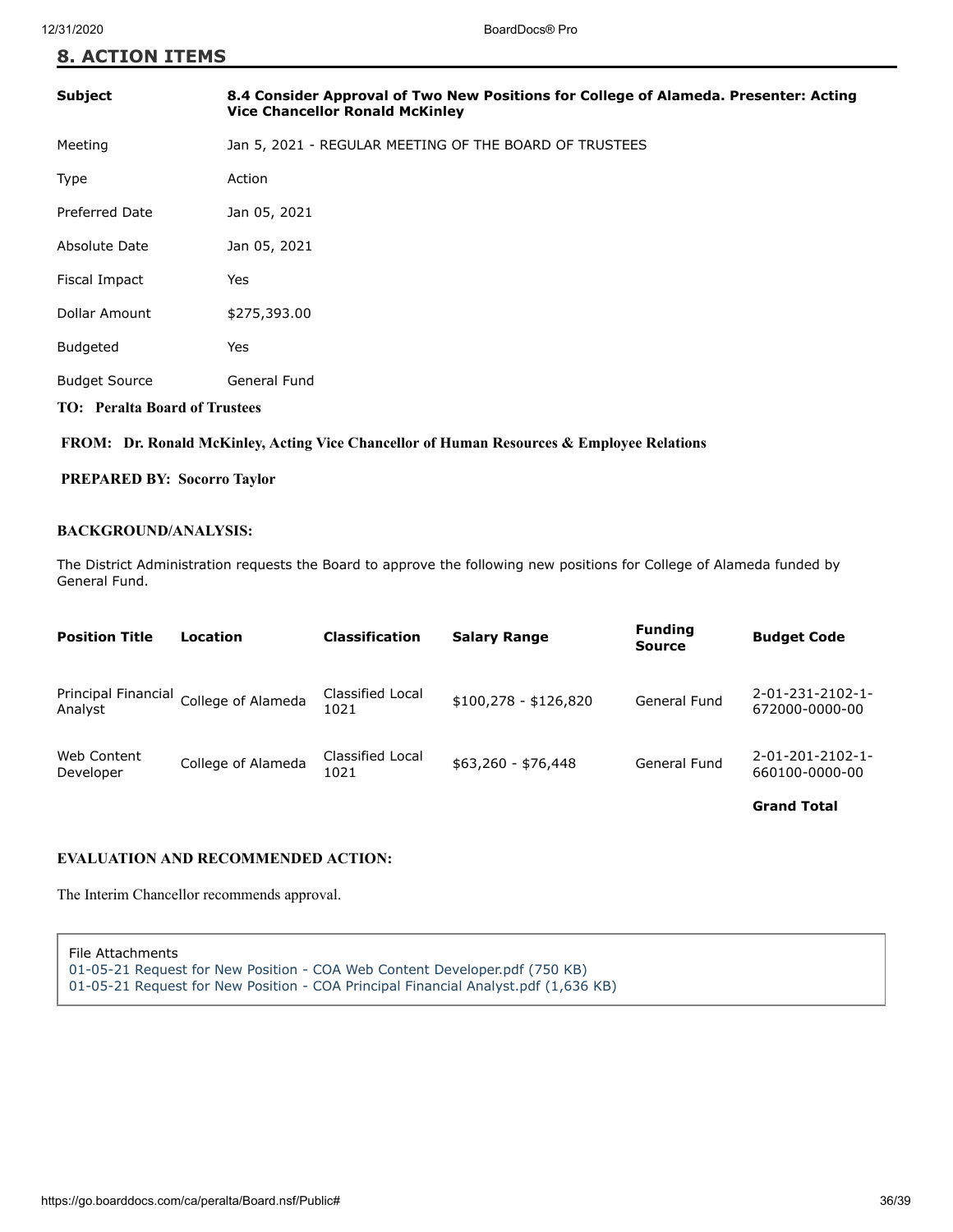| <b>8. ACTION ITEMS</b>               |                                                                                                                                                 |  |  |
|--------------------------------------|-------------------------------------------------------------------------------------------------------------------------------------------------|--|--|
| <b>Subject</b>                       | 8.5 Consider approval of the Proposed PCCD Holiday Schedule for the 2021-2022 Fiscal<br>Year. Presenter: Acting Vice Chancellor Ronald McKinley |  |  |
| Meeting                              | Jan 5, 2021 - REGULAR MEETING OF THE BOARD OF TRUSTEES                                                                                          |  |  |
| Type                                 | Action                                                                                                                                          |  |  |
| Preferred Date                       | Jan 05, 2021                                                                                                                                    |  |  |
| Absolute Date                        | Jan 05, 2021                                                                                                                                    |  |  |
| Fiscal Impact                        | No                                                                                                                                              |  |  |
| Budgeted                             | No                                                                                                                                              |  |  |
| <b>TO: Peralta Board of Trustees</b> |                                                                                                                                                 |  |  |
|                                      |                                                                                                                                                 |  |  |

**FROM: Dr. Ronald McKinley, Acting Vice Chancellor for Human Resources & Employee Relations**

**PREPARED BY: Socorro Taylor**

### **BACKGROUND/ANALYSIS:**

Please find attached the proposed PCCD Holiday Schedule for the 2021-2022 Fiscal Year. The 2020-2021 PCCD Holiday Schedule expires on June 30, 2020. The proposed schedule coincides with the 2021-2022 Academic Calendar and will update the PCCD Holiday Schedule through June 30, 2022.

### **ANTICIPATED COMPLETION DATE:**

Through June 20, 2022

### **EVALUATION AND RECOMMENDED ACTION:**

The Interim Chancellor recommends approval.

File Attachments [Fiscal Year 2021-2022 PCCD Holiday Schedule.pdf \(110 KB\)](https://go.boarddocs.com/ca/peralta/Board.nsf/files/BW64ET0B3AB2/$file/Fiscal%20%20Year%202021-2022%20PCCD%20Holiday%20Schedule.pdf)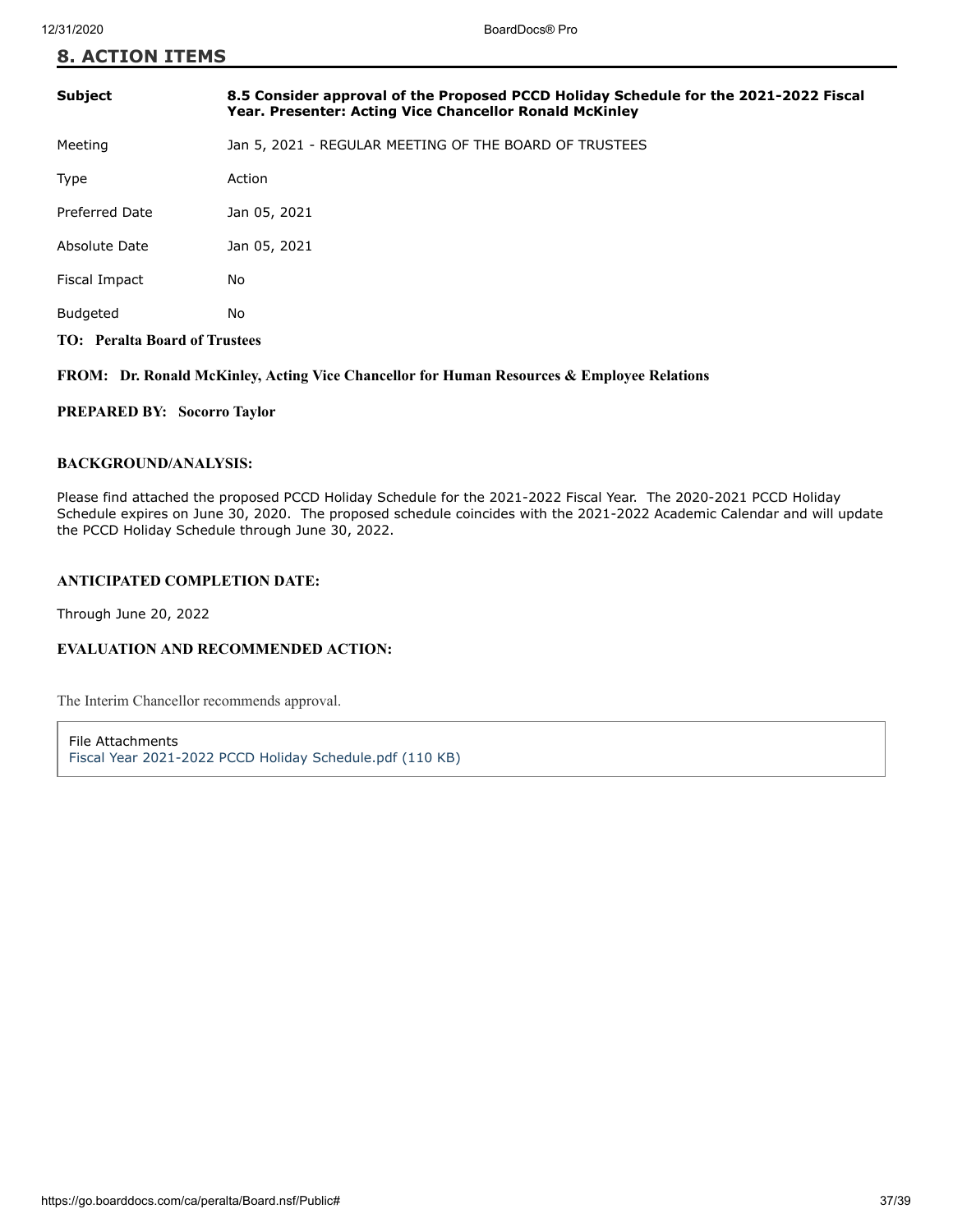## **9. REPORTS Subject 9.1 Board of Trustees' Reports** Meeting Jan 5, 2021 - REGULAR MEETING OF THE BOARD OF TRUSTEES